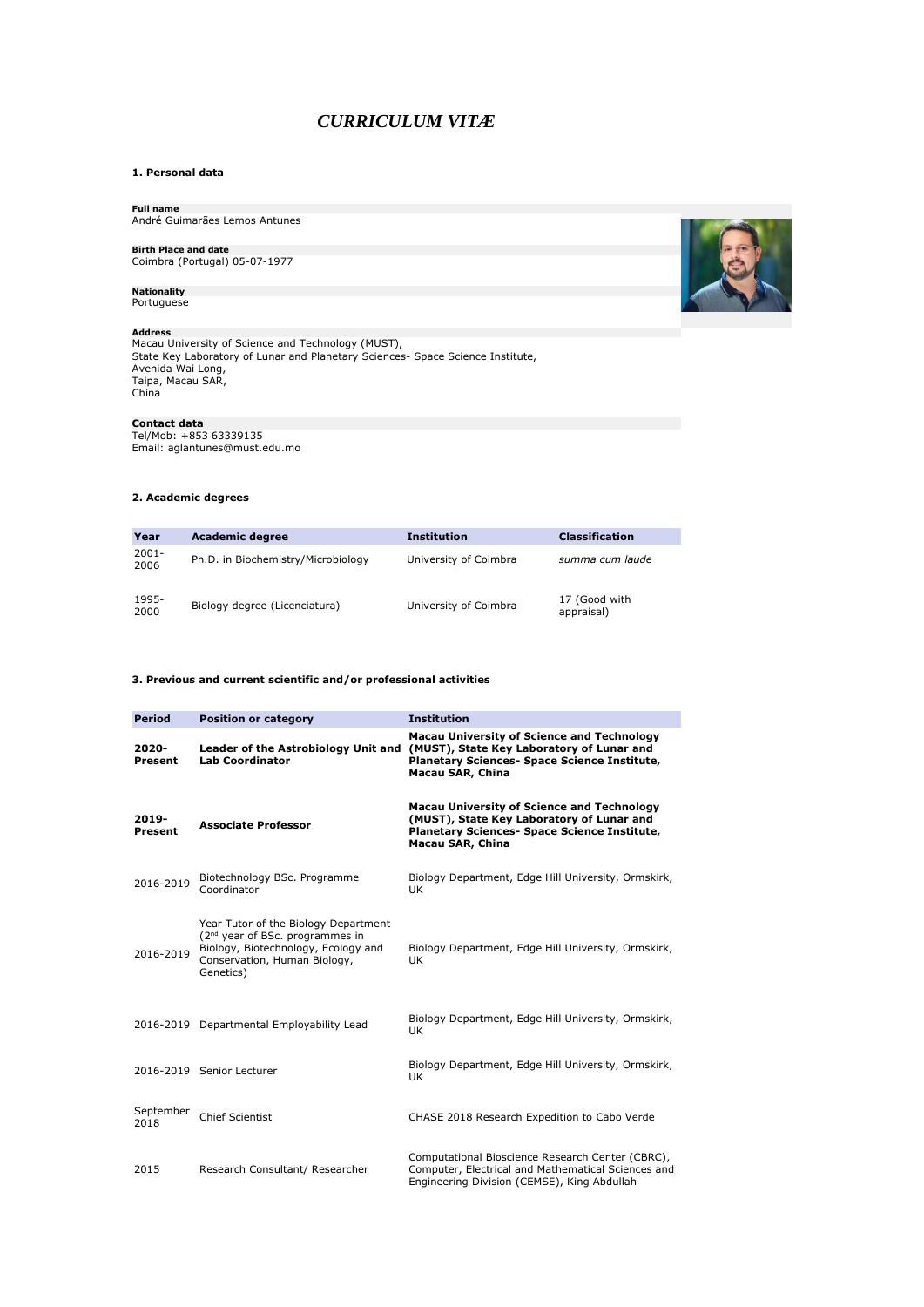|                              |                                                                                                                                     | University of Science and Technology (KAUST),<br>Thuwal, Saudi Arabia                                                                                                                    |
|------------------------------|-------------------------------------------------------------------------------------------------------------------------------------|------------------------------------------------------------------------------------------------------------------------------------------------------------------------------------------|
| 2014                         | Editorial Board Member of the MIRRI<br>Newsletter                                                                                   | MIRRI EU project (Microbial Resource Research<br>Infrastructure): Micoteca da Universidade do Minho,<br>Centro de Engenharia Biológica, University of Minho,<br>Braga, Portugal          |
|                              | 2012-2014 Project Manager/ Post-doc Researcher                                                                                      | MIRRI EU project (Microbial Resource Research<br>Infrastructure): Micoteca da Universidade do Minho,<br>Centro de Engenharia Biológica, University of Minho,<br>Braga, Portugal          |
| April 2013                   | Member of the scientific crew of the 4 <sup>th</sup><br>KAUST Red Sea Expedition (4 <sup>th</sup> Leg)                              | RV Aegeo                                                                                                                                                                                 |
|                              | 2009-2012 Post-doc Researcher                                                                                                       | Marine Environmental Microbiology Lab, Red Sea<br>Research Center, King Abdullah University of<br>Science and Technology (KAUST), Thuwal, Saudi<br>Arabia<br>(Supervisor: Ulrich Stingl) |
| October-<br>November<br>2011 | Member of the scientific crew of the 3rd<br>KAUST/WHOI Red Sea Expedition (2 <sup>nd</sup><br>and 3rd Leg)                          | RV Aegeo                                                                                                                                                                                 |
| October<br>2011              | Chief Scientist of the 3rd KAUST/WHOI<br>Red Sea Expedition (2nd Leg)                                                               | RV Aegeo                                                                                                                                                                                 |
|                              | 2009-2011 Teaching Assistant                                                                                                        | King Abdullah University of Science and Technology<br>(KAUST), Thuwal, Saudi Arabia                                                                                                      |
| April 2010                   | Member of the scientific crew of the<br>2nd KAUST/WHOI Red Sea Expedition<br>(2nd Leg)                                              | RV Aegeo                                                                                                                                                                                 |
|                              | Member of the scientific crew of the<br>March 2010 2nd KAUST/WHOI Red Sea Expedition<br>(1st Leg)                                   | RV Aegeo                                                                                                                                                                                 |
| June 2009                    | Member of the scientific crew of RV Kilo<br>Moana cruise (KM 09-14)                                                                 | RV Kilo Moana                                                                                                                                                                            |
| 2009                         | Researcher of the Research Summer<br>Course: "Microbial Oceanography:<br>Genomes to Biomes"                                         | Agouron Institute and the Center for Microbial<br>Oceanography, University of Hawaii, Honolulu, USA                                                                                      |
|                              | Member of the Expert Committee for<br>the Harmonization of Training in<br>2008-2009 Pharmaceutical Sciences in the<br>ECOWAS region | West African Health Organization                                                                                                                                                         |
| 2008                         | Director of the Unit of Health and<br><b>Environmental Sciences</b>                                                                 | Universidade Jean Piaget de Cabo Verde, Praia,<br>Cape Verde                                                                                                                             |
|                              | 2007-2009 Assistant Professor                                                                                                       | Universidade Jean Piaget de Cabo Verde, Praia,<br>Cape Verde                                                                                                                             |
| 2007                         | Teaching Assistant of the Advanced<br>Course in Microbiology (Experimental<br>Biology and Biomedicine PhD<br>Programme- BEB)        | Centro de Neurociências e Biologia Celular,<br>University of Coimbra, Portugal                                                                                                           |
|                              | 2006-2007 Post-doc researcher                                                                                                       | Laboratório de Microbiologia, Centro de<br>Neurociências e Biologia Celular, University of<br>Coimbra, Portugal<br>(Supervisor: Milton da Costa)                                         |
| 2003                         | Teaching Assistant of the<br>Undergraduate practical intensive<br>course in Organismic Microbiology                                 | Lehrstuhl für Mikrobiologie und Archaeenzentrum,<br>University of Regensburg, Germany                                                                                                    |
|                              | 2001-2005 PhD student                                                                                                               | Lehrstuhl für Mikrobiologie und Archaeenzentrum,<br>University of Regensburg, Germany                                                                                                    |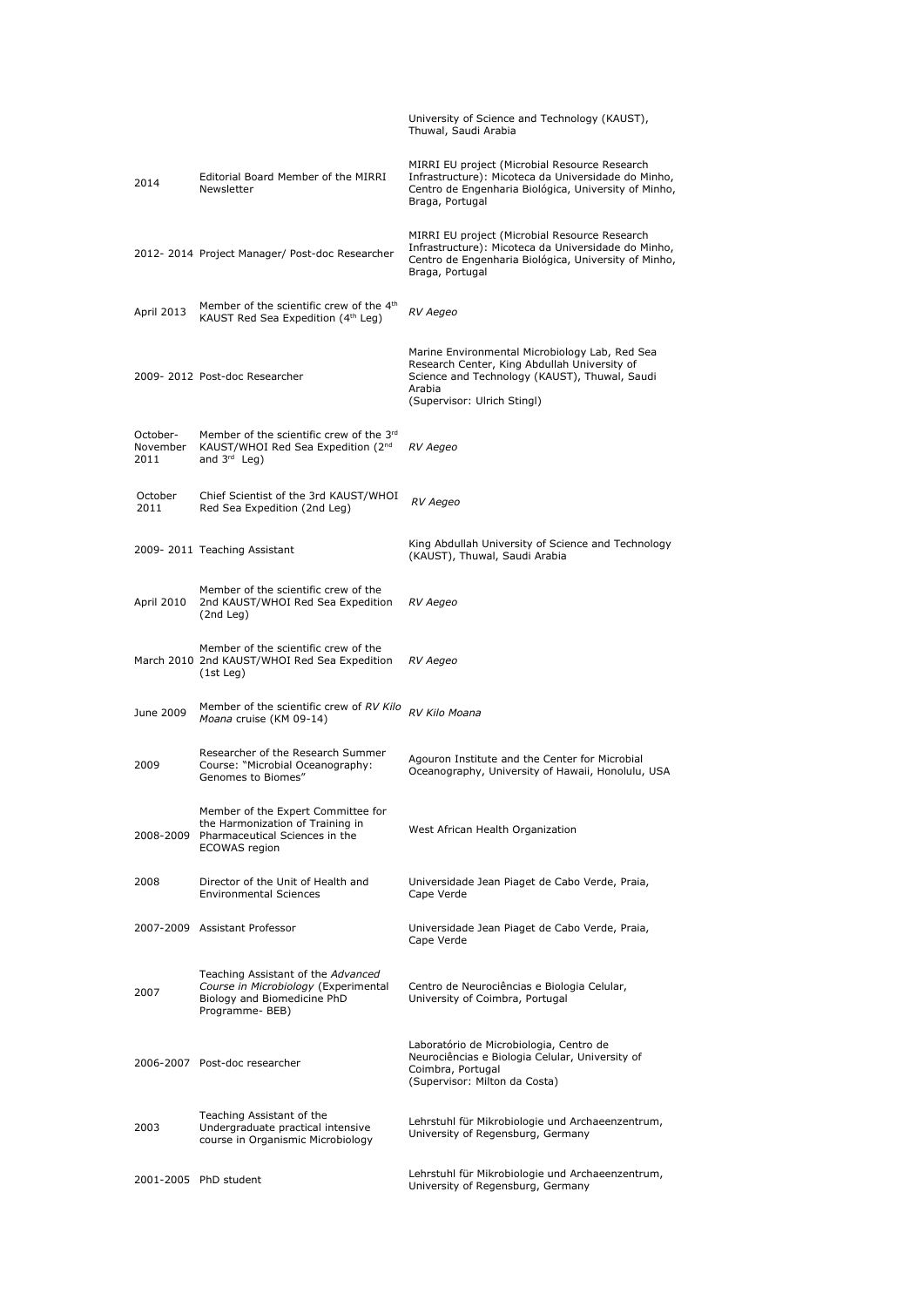(Supervisor: Robert Huber)

| March to<br>April 2002 | Member of the scientific crew of RV<br>Meteor cruise (M 52/3) | <b>RV</b> Meteor                                                                                                                                 |
|------------------------|---------------------------------------------------------------|--------------------------------------------------------------------------------------------------------------------------------------------------|
|                        | 1999-2000 Undergraduate research intern                       | Laboratório de Microbiologia, Centro de<br>Neurociências e Biologia Celular, University of<br>Coimbra, Portugal<br>(Supervisor: Milton da Costa) |

#### **4. Domain of specialization, investigation interests and other skills/activities** (*in* Present research interest)

#### **Domain of specialization**

I have worked mostly with the microbial ecology and biodiversity of extreme environments, more specifically with deep-sea and low water activity biotopes. The main goal of my work is to shed some light on the enormous untapped microbial biodiversity present in marine and extreme environments, and clarify their possible role in their local environment, and identify novel genomic, physiologic, and metabolic feature, and possible industrial applications.

### **Present investigation interests**

I am currently very interested in the study of environmental microbiology of marine and extreme biotopes. I am especially keen on exploring, characterizing, and comparing the microbial communities present in<br>hypersaline environments (e.g. deep-sea brines, salterns) using OMICS-data (e.g. genomics,<br>metabolomics, metagenomics) a efforts towards the fields of metabolic pathway, design, optimization, and engineering and new solutions for the biosynthesis of compounds of industrial relevance. Additional points of interest for me include studies in trans-disciplinary fields such as geomicrobiology and exobiology/astrobiology in a context of planetary protection and determining the limits of Life.

#### **Other skills/activities**

#### **Teaching experience:**

Teaching experience in the following modules (B.Sc. level):

- 
- 
- 1. Introduction to Biotechnology (2018-2019)- Tutor (Edge Hill University, UK)<br>2. Life on the Edge (2016-2019)- **Module Leader** (Edge Hill University, UK)<br>3. Biochemistry and Metabolism (2016-2019)- **Module Leader** (Edge H
- 4. Current Issues in Biology (2016-2019)- Tutor (Edge Hill University, UK) 5. Research Methods (2016-2019)- **Module Leader** (Edge Hill University, UK)
- 
- 6. Biodiversity (2016-2019)- **Module Leader** (Edge Hill University, UK)
- 7. Genomics and Bioinformatics (2016-2019) **Module Leader** (Edge Hill University, UK)<br>8. Dissertation (2016-2019)- Tutor (Edge Hill University, UK)<br>9. Laboratory Masterclass (2016-2017)- Tutor (Edge Hill University, UK)
- 
- 
- 10. Microbial Genetics (2016)- **Module Leader** (Edge Hill University, UK)
- 
- 11. Microbiology (2008-2009)- **Module Leader** (University Jean Piaget, Cabo Verde) 12. General Bacteriology (2007-2009)- **Module Leader** (University Jean Piaget, Cabo Verde)
- 13. Virology (2007-2008)- **Module Leader** (University Jean Piaget, Cabo Verde) 14. Cell Biology (2007-2009)- **Module Leader** (University Jean Piaget, Cabo Verde)
- 
- 15. Histology (2007-2009)- **Module Leader** (University Jean Piaget, Cabo Verde) 16. Genetics (2007-2009)- **Module Leader** (University Jean Piaget, Cabo Verde)
- 
- 17. Molecular Biology (2007-2009)- **Module Leader** (University Jean Piaget, Cabo Verde) 18. Practical Course in Microbiology (2003)- Tutor (University of Regensburg, Germany)

Teaching experience in the following modules (Master's Level): 1. Environmental Microbiology (2009-2010)- Tutor (KAUST- King Abdullah University of Science and Technology, Saudi Arabia)

2. Marine Microbial Ecology (2010)- Tutor (KAUST- King Abdullah University of Science and Technology, Saudi Arabia)

3. Practical Course in Marine Microbial Ecology (2011)- Tutor (KAUST- King Abdullah University of Science and Technology, Saudi Arabia)

4. Practical Course in Organismic Microbiology (2003)- Tutor (University of Regensburg, Germany)

Teaching experience in the following modules (Ph.D. Level):

1. Comparative Planetology (2020)- Tutor (MUST- Macau University of Science and Technology, Macau SAR, China)

2. Practical Course in Marine Microbial Ecology (2011)- Tutor (KAUST- King Abdullah University of Science and Technology, Saudi Arabia)

3. Advanced Microbiology (2007)- Tutor (University of Coimbra, Portugal)

#### Other Teaching experience:

1. "Introduction to Scientific Writing for Industry" (2017)- Course organiser and tutor (Edge Hill University, UK)

#### **Laboratorial experience with:**

1. Aerobic and anaerobic cultivation techniques.

2. Biochemical, physiological, and metabolic characterization of microorganisms.

3. Isolation of microorganisms using standard and alternative methods (e.g. "optical tweezers" technique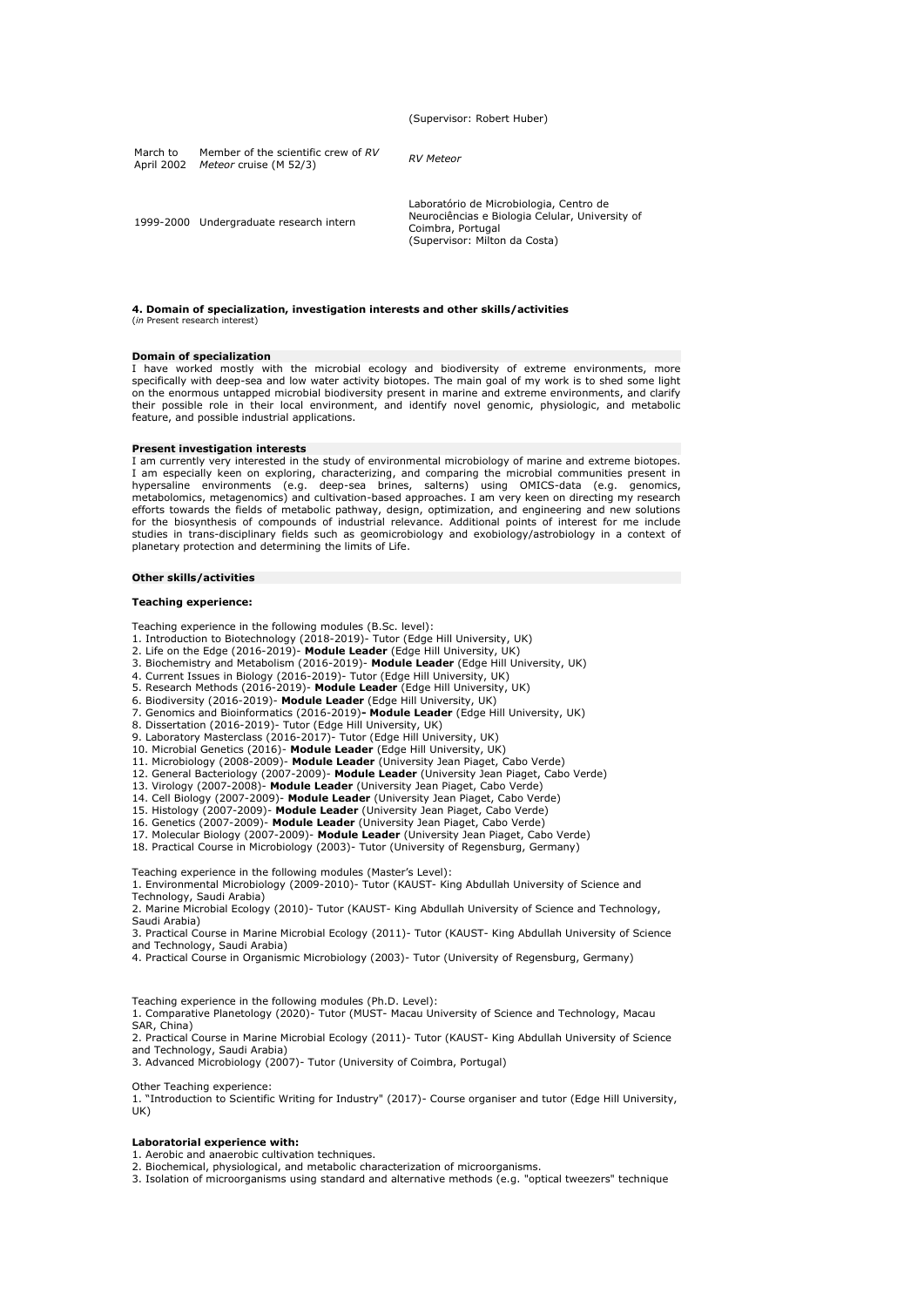and gel stabilized gradient cultivation).

4. Phylogenetic staining (Fluorescence in situ hybridization). 5. Mass-growth of microorganisms (Fermenter).

6. Cultivation under high-pressure conditions.

7. Whole Genome sequencing.

8. Bioinformatic analysis of genomic and metagenomic data.

9. Bioprospection and Biotechnology.

10. Geomicrobiology.

11. Astrobiology.

12. Development of new bioinformatic tools and databases.

#### **Additional Training**

#### **Participation in the following courses (selection):**

1. Introduction to Arb: A software environment for sequence data- *University of Hawaii* (June 2009; 1-day

course) 2. Introduction to genomic and metagenomic analysis using MG-RAST- *University of Hawaii* (June 2009; 1 day course)

3. Research Summer Course: "Microbial Oceanography: Genomes to Biomes"- *Agouron Institute and the Center for Microbial Oceanography, University of Hawaii, Honolulu* (June-July 2009; 6 weeks course). 4. IGS Genomics Workshop- *Institute of Genomic Sciences, University of Maryland* (November 2009; 3 day course)

5. Writing in the Sciences- Stanford University (October- November 2012; 6 weeks online course)<br>6. Advanced technologies in identification of microbial strains- 13<sup>th</sup> International Conference on Culture *Collections (ICCC 13)*, Beijing, China (Sep 2013; 1 day course).

7. Metabolic Engineering and Optflux- *King Abdullah University of Science and Technology (KAUST), CBRC*<br>*Workshop,* Thuwal, Saudi Arabia (June 2015; 2 day course).<br>8- ARB Workshop- *Ribocon & Max Planck Institute for Mari* 2015; 5 day course).

9- Metagenomics Workshop- *Natural Environment Research Council (NERC),University of Liverpool, Centre* 

*for Genomic Research*, Liverpool, UK (June 2017; 2-day course).<br>10- From Primer to Paper: Training in Biodiversity Analysis using NGS Amplicon Data- *Ribocon & Max*<br>*Planck Institute for Marine Microbiology*, Bremen, Germ

[www.safecampuscommunities.ac.uk](http://www.safecampuscommunities.ac.uk/) (October 2017; half-day course).

12- Introduction to Biolog- Technopath, Ormskirk, UK (Dec 2017; half-day course).

## **5. Language skills**

| Language   | Reading   | <b>Writing</b> | <b>Conversation</b> |
|------------|-----------|----------------|---------------------|
| Portuguese | Excellent | Excellent      | Excellent           |
| English    | Excellent | Excellent      | Excellent           |
| German     | Very Good | Good           | Excellent           |
| Spanish    | Very Good | Good           | Excellent           |
| French     | Very Good | Good           | Good                |

### **6. Scholarships and Awards**

| Period | Scholarship/Award                                                                                                                    | <b>Institution</b>                                                                        |
|--------|--------------------------------------------------------------------------------------------------------------------------------------|-------------------------------------------------------------------------------------------|
| 2019   | People's Choice Poster Prize 2nd Place<br>(Microbiology Society Annual Conference Microbiology Society (UK)<br>2019)                 |                                                                                           |
| 2018   | Winner of the People's Choice Poster Prize<br>(Microbiology Society Annual Conference Microbiology Society (UK)<br>2018)             |                                                                                           |
| 2017   | Winner of the Best Principal Investigator<br>Poster Prize (Microbiology Society Annual Microbiology Society (UK)<br>Conference 2017) |                                                                                           |
| 2016   | 2016 Society for Applied Microbiology Society for Applied Microbiology (UK)<br>Annual Photo Award (2nd Runner Up)                    |                                                                                           |
|        | Framework Programme ESFRI-BMS<br>7 <sup>th</sup><br>Resource Research Infrastructure"                                                | 2012-2014 INFRA-2012-2.2.5 "MIRRI - Microbial European Union (EU 7th Framework Programme) |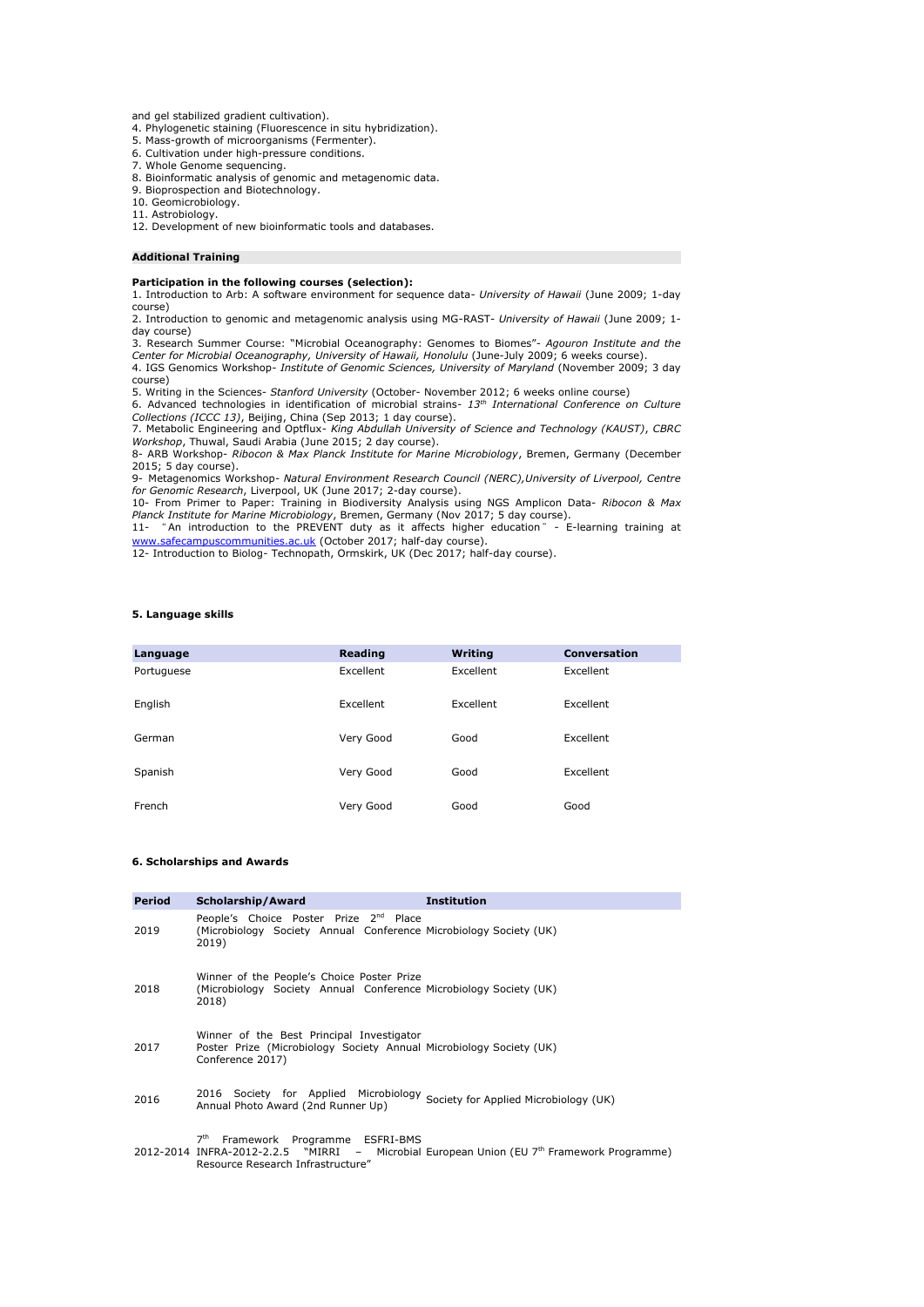| 2011      | <b>SEDCO</b><br>Excellence<br>Research<br>(awarded to research project)                             | Award SEDCO Holding Company                                                                                                                  |
|-----------|-----------------------------------------------------------------------------------------------------|----------------------------------------------------------------------------------------------------------------------------------------------|
| 2011      | Session 2011)                                                                                       | Best Poster Award (W.E.P. Research Poster King Abdullah University of Science and<br>Technology (KAUST)                                      |
| 2010      | Laboratory Access-<br>External                                                                      | Global Global Collaborative Research- King Abdullah<br>Collaborative Research KAUST scholarship University of Science and Technology (KAUST) |
| 2009      | Research Fellowship to participate in the<br>Summer<br>Research<br>Oceanography: Genomes to Biomes" | Course: "Microbial Agouron Institute                                                                                                         |
| 2006-2007 | Post-doc scholarship<br>(SFRH/BPD/22576/2005)                                                       | Fundação para a Ciência e a Tecnologia (FCT)                                                                                                 |
| 2006      | Travel Fellowship to participate in the IOM<br>2006 Meeting                                         | International Organization for Mycoplasmology<br>(ION)                                                                                       |
|           | 2001-2004 PhD scholarship (SFRH/BD/3170/2000)                                                       | Fundação para a Ciência e a Tecnologia (FCT)                                                                                                 |

## **7. Participation in Scientific Projects and Funding**

| Period           | Project                                                                                                                                                                                                                               | <b>Financing Institution</b>                                                                                                    | <b>Project coordinator</b>                                                                                                          |
|------------------|---------------------------------------------------------------------------------------------------------------------------------------------------------------------------------------------------------------------------------------|---------------------------------------------------------------------------------------------------------------------------------|-------------------------------------------------------------------------------------------------------------------------------------|
| 2020-<br>Present | MiBiT-CV: Microbiology and<br><b>Biotechnology Training for</b><br><b>Cabo Verde (Team Member)</b>                                                                                                                                    | <b>Microbiology Society</b><br><b>International Development</b><br>Fund, UK                                                     | Dr Marta Filipa Simões,<br><b>Macau University of</b><br><b>Science and</b><br>Technology (MUST),<br>Macau SAR, China<br>(Approved) |
| 2020-            | <b>ILAST- Investigating Life</b><br><b>Present Across Space and Time</b>                                                                                                                                                              | FDCT- Fundo para o<br>Desenvolvimento das Ciências<br>e da Tecnologia (FDCT-EC<br>Match Funding Programme),<br>Macau SAR, China | Prof. André Antunes,<br><b>Macau University of</b><br><b>Science and</b><br>Technology (MUST),<br>Macau SAR, China<br>(submitted)   |
| 2020-            | <b>ILAST- Investigating Life</b><br><b>Present Across Space and Time</b>                                                                                                                                                              | European Uninon- Horizon<br>2020 Programme                                                                                      | Dr. Karen Olson-<br>Francis, Macau The<br><b>Open University, UK</b><br>(submitted)                                                 |
| 2020-            | <b>B3iS</b> - Biodiversity and<br><b>Bioprospection of</b><br><b>Present Biosurfactants In Saline</b><br>environments (Team Member)                                                                                                   | Fundação para a Ciência e a<br>Tecnologia (Portugal)                                                                            | Prof. Lígia Rodrigues,<br>Universidade do Minho,<br>Braga, Portugal<br>(submitted)                                                  |
| 2020-            | Emergence and evolution of<br>systems<br>hyperacid<br>in<br>sw<br><b>Europe</b><br>as<br>an<br>Present between<br>climate<br>biological activity and human<br>takeover (Team Member)                                                  | interplay National Science Foundation University of Science<br>evolution, of China (NSFC), China                                | Prof. David Fernandez-<br>Remolar,<br>Macau<br>Technology<br>and<br>(MUST),<br>Macau SAR,<br>China (submitted)                      |
| 2020-            | <b>MINTS-Microbiology of New</b><br><b>Present Terrestrial analogue Sites</b>                                                                                                                                                         | FDCT- Fundo para o<br>Desenvolvimento da Ciência e Science and<br>da Tecnologia, Macau SAR,<br>China                            | Prof. André Antunes,<br>Macau University of<br><b>Technology, Macau</b><br>SAR, China<br>(submitted)                                |
| 2020-<br>Present | <b>Use of Sulfate Reducing</b><br><b>Bacteria in the Petroleum and</b><br>derivatives treatment with<br>electricity Biogeneration using<br>solid membrane reactors of the Paulo), Brazil<br>type Microbial Fuel Cell (Team<br>Member) | <b>FAPESP (Fundação de Amparo</b><br>à Pesquisa do Estado de São                                                                | Prof. Cristiane Angélica<br>Ottoni, Universidade<br>Estadual Paulista,<br><b>Brazil (submitted)</b>                                 |
| 2020-            | <b>Metagenomics</b><br>Present Microbiology of Dolomite of the Grant Application, Qatar                                                                                                                                               | and Qatar University High Impact Prof. Fadhil Sadooni,                                                                          | <b>Qatar University, Qatar</b>                                                                                                      |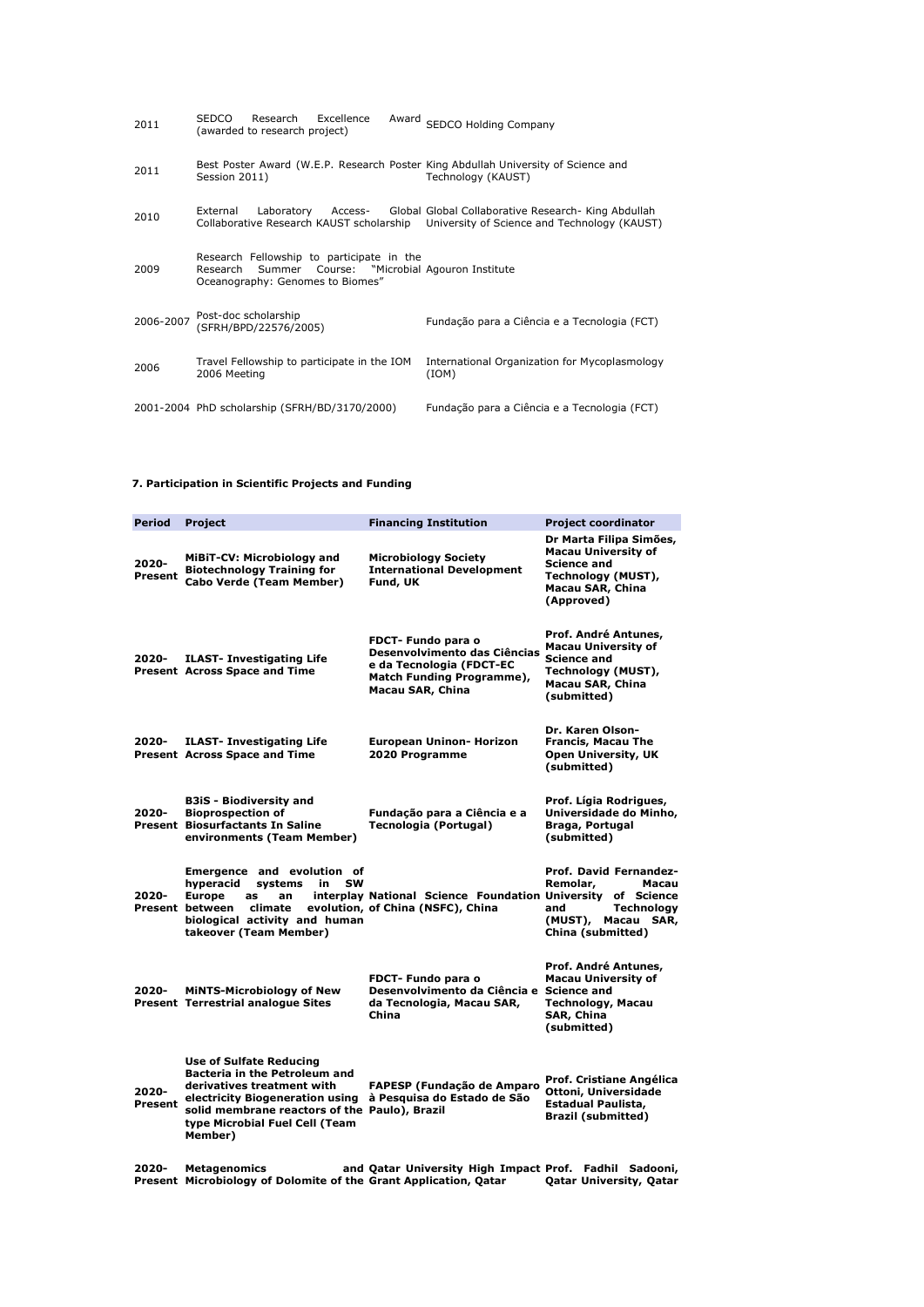|                  | Coastal<br>Sabkhas<br>of<br>Qatar<br>(Team Member)                                                                                                   |                                                                                                                 | (submitted)                                                                                                                           |
|------------------|------------------------------------------------------------------------------------------------------------------------------------------------------|-----------------------------------------------------------------------------------------------------------------|---------------------------------------------------------------------------------------------------------------------------------------|
| 2018-<br>Present | <b>ICExPOSE: Icy Exposure of</b><br><b>Microorganisms (Team</b><br>Member)                                                                           | <b>Access Approved by European</b><br><b>Space Agency (funding</b><br>pending)                                  | Dr. Corinna Pannitz,<br><b>German Aerospace</b><br>Center (DLR), Cologne,<br>Germany                                                  |
| 2018-<br>Present | <b>MEXEM: Mars Exposed</b><br><b>Extremophile Mixture (Team</b><br>Member)                                                                           | <b>Access Approved by ESA and</b><br><b>NASA</b> (funding pending)                                              | Dr. Pettra Rettberrg,<br><b>German Aerospace</b><br>Center (DLR), Cologne,<br>Germany                                                 |
| 2018-<br>2019    | Exploring taxonomic diversity<br>and the genetic basis of<br>microbial carbonate production<br>(PI)                                                  | EHU PhD/DT Funding Scheme<br>2018                                                                               | Dr. André Antunes, Edge<br>Hill University, Ormskirk,<br>UK                                                                           |
| 2017-<br>2020    | The development of<br>subsurface properties and<br>ecological characteristics in<br>young natural and restored<br>saltmarsh environments (Co-<br>PI) | <b>PhD/GTA</b><br><b>Funding</b><br>EHU<br>Scheme 2017                                                          | PI: Dr James Rowson;<br>Co-PI:<br>Dr.<br>André<br>Antunes,<br>Edge<br>Hill<br>University,<br>Ormskirk,<br>UΚ                          |
| 2016-<br>2019    | Microbiology of Salt Marshes in<br>the UK: Insights into Life in<br><b>Gradient-rich Environments</b>                                                | EHU PhD/GTA Funding Scheme<br>2016                                                                              | Dr. André Antunes, Edge<br>Hill University, Ormskirk,<br>UK                                                                           |
| 2018             | Microbial Diversity and<br>Bioprospection of Unexplored<br>and Threatened Coastal<br>Environments (PI)                                               | EMBRIC-<br>European<br>Biological Research Infrastructure<br>Cluster<br>Transnational<br>Access UK<br>Programme | Marine Dr. André Antunes, Edge<br>Hill University, Ormskirk,                                                                          |
| 2018             | Bioprospection of Extremophilic<br>Microbes from the Cheshire Salt<br>District: Anti-microbial potential<br>(PI)                                     | PARSUK (Portuguese Association<br>of Researchers and Students in<br>the UK)                                     | Dr. André Antunes, Edge<br>Hill University, Ormskirk,<br>UK                                                                           |
| 2017-<br>2018    | PPOSS- Planetary Protection of<br>Outer Solar System (External<br>Consultant)                                                                        | European Comission, H2020<br>Programme (grant agreement<br>687373)                                              | Nicolas Walter/ Patricia<br>Cabezas, European<br><b>Science Foundation</b><br>(ESF), France                                           |
| 2017-<br>2018    | EDEN: Exploration of the Diversity<br>of Extremophiles in the North of<br>England (PI)                                                               | RIF Fund- Edge Hill University                                                                                  | Dr. André Antunes, Edge<br>Hill University, Ormskirk,<br>UK                                                                           |
| 2017             | Anti-microbial Potential of Novel<br><b>Extremophiles from Unexplored</b><br>Hypersaline Locations in the UK<br>(PI)                                 | PARSUK (Portuguese Association<br>of Researchers and Students in<br>the UK)                                     | Dr. André Antunes, Edge<br>Hill University, Ormskirk,<br>UK                                                                           |
| 2015-<br>2016    | RItrain- Research Infrastructures<br>Training Programme (Team<br>Member; National Project<br>Manager)                                                | European Union, Horizon 2020<br>Work Programme (H2020-<br>EU.1.4.2.2.)                                          | Dr. Markus Pasterk<br>Biobanking and<br>BioMolecular resources<br>Research Infrastructure<br>(BBMRI- ERIC), Prague,<br>Czech Republic |
| 2012-<br>2014    | MIRRI - Microbial Resource<br>Research Infrastructure (Team<br>Member; National Project<br>Manager)                                                  | European Union, 7th European<br>Framework Program (ESFRI-BMS<br>INFRA-2012-2.2.5)                               | Prof. Nelson Lima,<br>Micoteca da Universidade<br>do Minho, University of<br>Minho, Braga, Portugal<br>(national coordinator)         |
| 2011-<br>2013    | "The Deep Sea Brine Pools of the<br>Red Sea: From Novel Extreme<br>Organisms to Commercial<br>Applications" (Team Member/ Co-<br>PI)                 | SEDCO Holding Company                                                                                           | Prof. Uli Stingl, King<br>Abdullah University of<br>Science and Technology<br>(KAUST), Thuwal, Saudi<br>Arabia                        |
| 2009-<br>2011    | "Whole-Genome Sequencing of<br>Microbes from the Deep-Sea                                                                                            | King Abdullah University of<br>Science and Technology (KAUST)                                                   | Prof. Uli Stingl, King<br>Abdullah University of                                                                                      |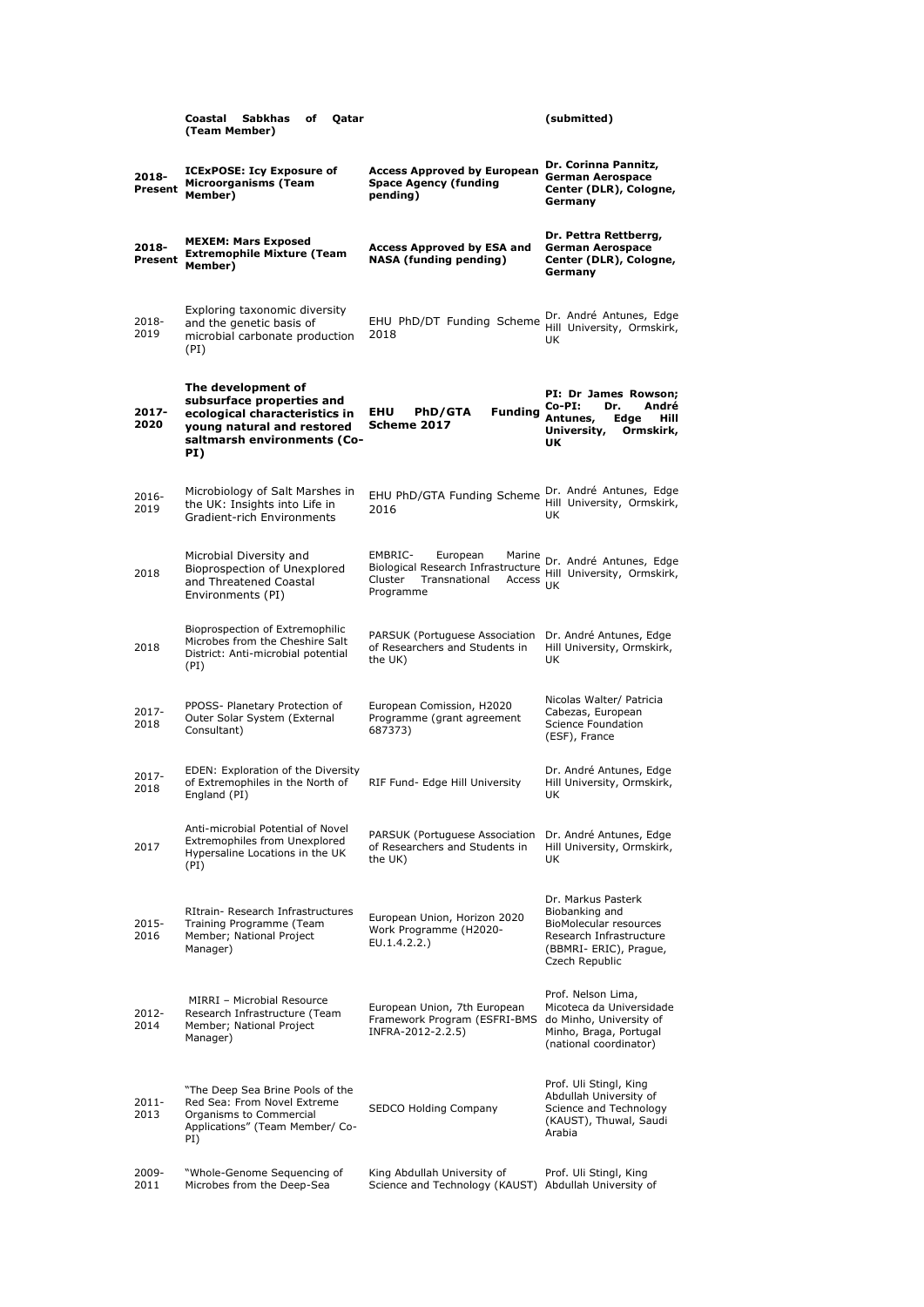|               | Brines of the Red Sea" (Team<br>Member)                                                                                                                                      |                                                                                                                                                                                      | Science and Technology<br>(KAUST), Thuwal, Saudi<br>Arabia                                                                                             |
|---------------|------------------------------------------------------------------------------------------------------------------------------------------------------------------------------|--------------------------------------------------------------------------------------------------------------------------------------------------------------------------------------|--------------------------------------------------------------------------------------------------------------------------------------------------------|
| 2009-<br>2011 | "Extremophiles in the Deep Brine<br>Pools of the Red Sea" (Team<br>Member)                                                                                                   | King Abdullah University of<br>Science and Technology (KAUST)                                                                                                                        | Prof. Uli Stingl, King<br>Abdullah University of<br>Science and Technology<br>(KAUST), Thuwal, Saudi<br>Arabia                                         |
| 2009-<br>2011 | "Prokaryotic Surface Water<br>Communities in the Red Sea"<br>(Team Member)                                                                                                   | King Abdullah University of<br>Science and Technology (KAUST)                                                                                                                        | Prof. Uli Stingl, King<br>Abdullah University of<br>Science and Technology<br>(KAUST), Thuwal, Saudi<br>Arabia                                         |
| 2008-<br>2009 | "Microbial quality of drinking-water Polish Aid Programme, Ministry of Prof. André Antunes,<br>from wells in Praia and<br>neighboring villages" (Team<br>Leader)             | the<br>Foreign Affairs of the Republic of de Cabo Verde, Praia,<br>Poland                                                                                                            | Universidade Jean Piaget<br>Cape Verde                                                                                                                 |
| 2005-<br>2008 | "Ecologia e diversidade microbiana Fundação para a Ciência e a<br>em ambientes abissais hipersalinos Tecnologia (POCI/BIA-<br>do Mar Vermelho" (Team Member) BDE/56014/2004) |                                                                                                                                                                                      | Prof. Milton Simões da<br>Costa, Laboratório de<br>Microbiologia, Centro de<br>Neurociências e Biologia<br>Celular, University of<br>Coimbra, Portugal |
| 2002-<br>2004 | "Analyse mikrobieller<br>Lebensgemeinschaften in<br>tiefliegenden Brinebecken des<br>Roten Meeres (M 52/3)" (Team<br>Member)                                                 | Deutsche<br>Forschungsgemeinschaft (DFG<br>HU 711/2-1 and HU 711/2-2,<br>integrated in the PP 516 program Archaeenzentrum,<br>from the DFG: "Auswertung der<br>Meteor-Expeditionen") | Prof. Robert Huber,<br>Lehrstuhl für<br>Mikrobiologie und<br>University of Regensburg,<br>Germany                                                      |
| 2001-<br>2002 | "Molekulare und mikrobielle<br>Analysen hochsaliner Brinebecken<br>des Roten Meeres" (Team<br>Member)                                                                        | Deutsche<br>Forschungsgemeinschaft (DFG<br>HU 711/3-1 integrated in the PP<br>516 program from the<br>DFG: "Auswertung der Meteor-<br>Expeditionen")                                 | Prof. Robert Huber,<br>Lehrstuhl für<br>Mikrobiologie und<br>Archaeenzentrum,<br>University of Regensburg,<br>Germany                                  |
| 2000-<br>2001 | "Isolamento e caracterização de<br>Micróbios provenientes de<br>ambientes com elevado teor de<br>açúcares" (Team Member)                                                     | Centro de Neurociências e<br>Biologia Celular, University of<br>Coimbra                                                                                                              | Prof. Milton Simões da<br>Costa, Laboratório de<br>Microbiologia, Centro de<br>Neurociências e Biologia<br>Celular, University of<br>Coimbra, Portugal |

## **8. Publications**

### **Papers in international scientific periodicals with referees**

**53. Devaynes, A., Antunes, A., Bedford, A., Hipperson, H., Dawson, D. & Ashton, P. (2020).**  Bacteria and ectoparasite presence in Blue tit nests. *Microbial Ecology* **(submitted).**

**52. More, P., Huber, R. & Antunes, A. (2020).** Gel-stabilized gradient plates: a new cultivation approach for the laboratorial recreation of naturally-occurring interfaces. *Frontiers in Microbiology* **(submitted)**.

**51. Rennie, V., Kelbrick, M., Antunes, A. & Olsson-Francis, K. (2020).** Polyextremophiles and their relevance for Astrobiology. *Current Issues in Molecular Biology* **(submitted)**.

**50. Alam, I., Kamau, A. A., Ngugi, D. K., Antunes, A., Gojobori, T., Duarte, C. & Bajic, V. B.**<br>**(2020).** Enabling Access to Improved Analytics of Massive Metagenomics Data. *Nature Microbiology*<br>**(submitted)**.

**49. Zhang, G., Dong, X., Sun, Y., Antunes, A., Hikmawan, A., Haroon, M. F., Wang, J. & Stingl, U. (2020).** *Haloferax profundi* sp. nov. and *Haloferax marisrubri* sp. nov., isolated from the Discovery Deep brine-seawater interface in the Red Sea. *Microorganisms* **(accepted).**

**48. Kelbrick, M., Abed, R., & Antunes, A. (2020).** *Motilimonas cestriensis* sp. nov., isolated from na<br>Inland Brine Spring in the UK, and emended description of the genus *Motilimonas. Int J Syst Evol Microbiol* **(submitted).**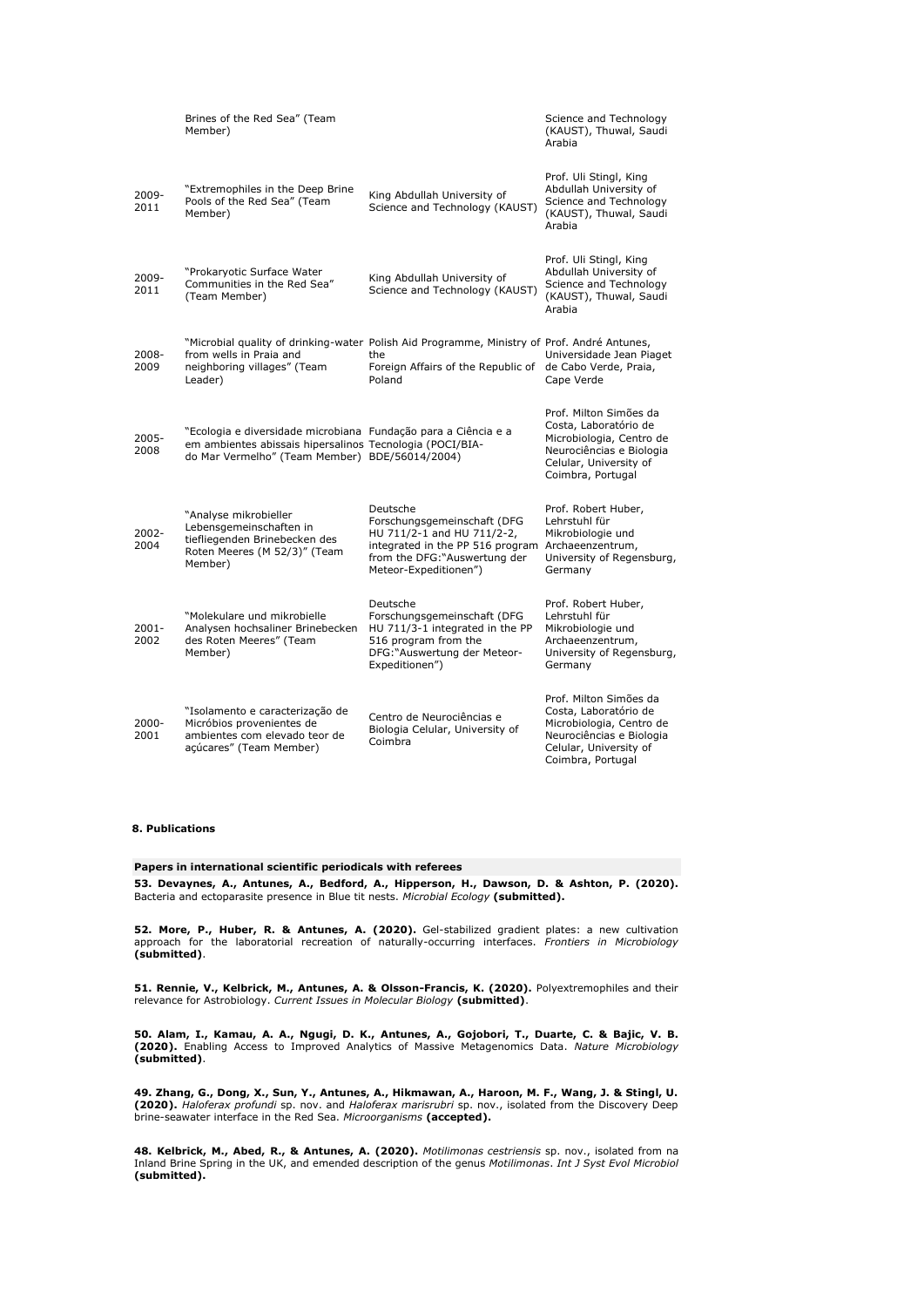**47. Al-Mahrouqi, N., Muthukrishnan, T., Nallusamy, S., Antunes, A., & Abed, R. M. M. (2020).**  Utilization of food wastes for the production of bioethanol using moderately halophilic bacteria isolated from a hypersaline microbial mat. *Biofuels* (submitted).

46. Méndez, A., Rivera-Valentín, E. G., Schulze-Makuch, D., Filiberto, J., Ramírez, R., Wood, T.<br>E., Dávila, A., McKay, C., Ceballos, K. O., Jusino-Maldonado, M., Torres-Santiago, N., Nery, G.,<br>Heller, R., Byrne, P., Malas Carone, L., Izenberg, N. R., Atri, D., Chitty, H. I. C., Nowajewski-Barra, P., Rivera-Hernández, F.,<br>Brown, C., Lynch, K., Catling, D., Zuluaga, J. I., Salazar, J. F., Chen, H., González, G., Jagadeesh, **M. K., & Haqq-Misra, J. (2020).** Habitability Models for Astrobiology. *Astrobiology* **(accepted).**

**45. Simões, M. F., Ottoni, C. A., & Antunes, A. (2020).** Mycogenic metal nanoparticles for the<br>treatment of mycobacteriosis. *Antibiotics,* 9(9), 569.

**44. Antunes, A. (2020).** Out of this World: From the bottom of the Red Sea to the Red Planet. *Frontiers for Young Minds* (accepted).

43. McGenity, T. J., Gessesse, A., Hallsworth, J. E., Garcia Cela, E., Verheecke-Vaessen, C.,<br>Wang, F., Chavarría, M., Haggblom, M. M., Molin, S., Danchin, A., Smid, E. J., Lood, C., Cockell,<br>C. S., Whitby, C., Liu, S.-J., excursions to ignite children's enthusiasm for microbes. *Microbial Biotechnology*, 13, 844-887.

**42. Simões, M. F., Ottoni, C. A., & Antunes, A. (2020).** Biogenic Metal Nanoparticles: A New Approach<br>to Detect Life on Mars?. *Life*, 10(3), 28.

41. DasSarma, P., Antunes, A., Simões, M. F., & DasSarma, S. (2020). Earth's Stratosphere and Microbial Life. *Current Issues in Molecular Biology*, *38*, 197-244.

**40. Antunes, A., Olsson-Francis, K., & McGennity, T. (2019).** Exploring deep-sea brines as potential terrestrial analogues of oceans in the icy moons of the outer solar system. *Current Issues in Molecular Biology*, *38*,123-162

**39. Jebbar, M., Hickman-Lewis, K., Cavalazzi, B., Taubner, R. S., Simon, K. M. R., & Antunes, A. (2020).** Microbial Diversity and Biosignatures: An Icy Moons Perspective. *Space Science Reviews*, *216*(1), 10.

38. Taubner, R.S., Olsson-Francis, K., Vance, S.D., Ramkissoon, N.K., Postberg, F., de Vera, J.P.,<br>Antunes, A., Casas, E.C., Sekine, Y., Noack, L., & Barge, L. (2020). Experimental and simulation<br>efforts in the astrobiolog

**37. Kelbrick, M., Abed, R. & Antunes, A. (2019).** *Motilimonas cestriensis sp*. *nov*., isolated from a Cheshire Brine Spring. *Access Microbiology* 1(1A). doi:10.1099/acmi.ac2019.po0227

**36. McCulloch, B., Rowson, J., da Moura, A., Rocha, H., Simões, M. F. & Antunes, A. (2019).**<br>Metabolic Profiling and Environmental Characterisation of Salterns in the Islands of Cabo Verde. *Access Microbiology* 1(1A). doi:10.1099/acmi.ac2019.po0517

35. Loftus, P. & Antunes, A. (2019). Genomic Trends on the Biogenic CaCO<sub>3</sub> production in the genus *Bacillus. Access Microbiology* 1(1A). doi:10.1099/acmi.ac2019.po0331

**34. D'Arcy, J. & Antunes, A. (2019).** Biomineralization of microbes in natural and restored saltmarshes: A missing link in restoration efforts? *Access Microbiology* 1(1A). doi:10.1099/acmi.ac2019.po0516

**33. Rettberg, P., Antunes, A., Brucato, J., Cabezas, P., Collins, G., Haddaji, A., Kminek, G.,**  Leuko, S., McKenna-Lawlor, S., Moissl-Eichinger, C., Fellous, J.-L., Olsson-Francis, K., Pearce,<br>D., Rabbow, E., Royle, S., Saunders, M., Sephton, M., Spry, A., Walter, N., Schweingruber, R. W.<br>& Treuet, J.-C. (2019). Biol doi.org/10.1089/ast.2018.1996

**32. Devaynes, A., Antunes, A., Bedford, A. & Ashton, P. (2018).** Bacterial species richness at three stages of the breeding season in *Cyanistes caeruleus* (Blue tit). *Journal of Avian Biology* 92, 123-130.

31. Othoum, G. K., Bougouffa, S., Razali, R. M., Bokhari, A., Alamoudi, S., Antunes, A., Gao, X.,<br>Hoehndorf, R., Arold, S. T., Gojobori, T., Hirt, H., Mijakovic, I., Bajic, V. B., Lafi, F. F. & Essack, **M. (2018).** *In Silico* Exploration of Red Sea *Bacillus* Genomes for Natural Product Biosynthetic Gene Clusters*. BMC Genomics* 19, 382.

**30. Devaynes, A., Antunes, A., Bedford, A. & Ashton, P. (2018).** Progression in the bacterial load of Blue tit occupied nest boxes during the breeding season and its potential impact upon hatching or fledging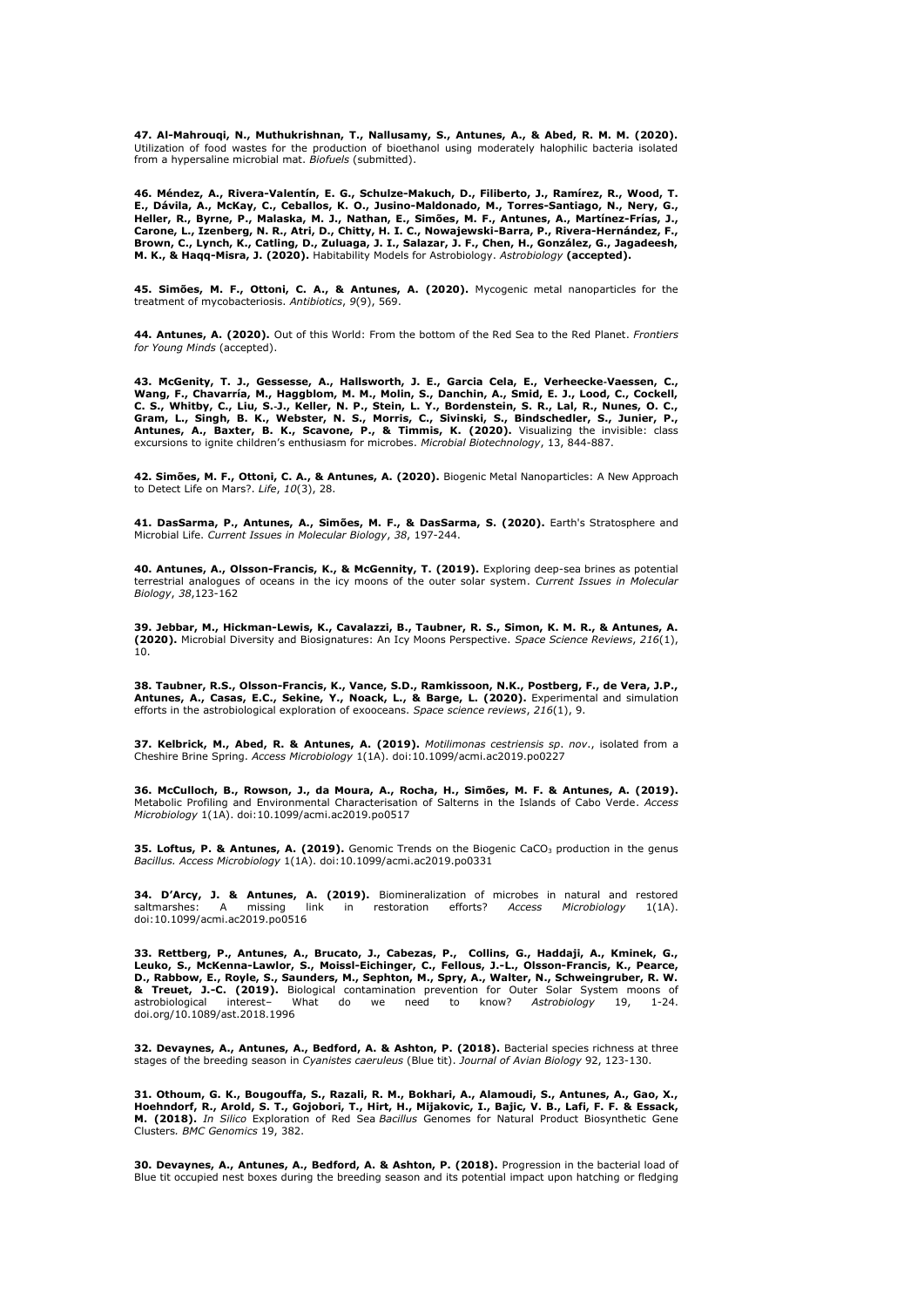success. *Journal of Ornithology* 159(4), 1009-1017.

29. Kaartvedt, S., Antunes, A., Røstad, A. & Klevjer, T. A., Vestheim (2016). Zooplankton at deep Red Sea brine pools. *Journal of Planktonic Research* 38(3), 679-684.

**28. Antunes, A., Stackebrandt, E. & Lima, N. (2016).** Fueling the Bio-economy: European Culture Collections and Microbiology Education and Training. *Trends in Microbiology*. 24(2), 77-79.

27. Simões, M. F., Antunes, A., Ottoni, C., Alam, I., Amini, M. S. & Bajic, V. B. (2015). Fungi<br>associated with soil and rhizosphere in grey mangroves (*Avicennia marina*) from the Red Sea- a metagenomic approach. *Genomics, Proteomics & Bioinformatics* 13(5), 310-320.

26. Salhi, A., Essack, M., Radovanovic, A., Marchand, B., Bougouffa, S., Antunes, A., Simões, M.<br>F., Lafi, F. F., Motwalli, O. A., Bokhari, A., Malas, T., Al Amoudi, S., Othum, G., Alam, I., Mineta,<br>K., Gao, X., Hoehndorf, microbial knowledge exploration systems. *Nuc Acids Research*, gkv1147.

25. Antunes, A., Alam, I., Simões, M. F., Daniels, C., Siam, R., El-Dorry, H. & Bajic, V. B. (2015). First insights on the viral communities of the deep-sea anoxic brines of the Red Sea. *Genomics, Proteomics & Bioinformatics* 13(5), 304-309.

**24. Alzubaidy, H., Essack, M., Malas, T. B., Bokhari, A., Motwalli, O., Kamanu, F. K., Jamhor, S. A., Mokhtar, N. A., Antunes, A., Simõ es, M. F., Alam, I., Bougouffa, S., Lafi, F. F., Bajic, V. B. & Archer, J. A.C. (2015).** Rhizosphere microbiome metagenomics of grey mangroves (*Avicennia marina*) in the Red Sea. *Gene* 576(2), 626-636.

**23. Guan, Y., Hikmawan, T., Antunes, A., Ngugi, D. & Stingl, U. (2015).** Diversity of methanogens and sulfate-reducing bacteria in the interfaces of five deep-sea anoxic brines of the Red Sea. *Res Microbiol*. 166(9), 688-699.

**22. Costa, S. R., Antunes, A. & Lima, N. (2015).** Towards a strategic concept for innovative learning programmes and tools in the Microbial Resource Research Infrastructure (MIRRI). Intrinsic Activity. 3 (Suppl. 1): A1.1.

21. Oliver, P. G., Vestheim, H., Antunes, A. & Kaartvedt, S. (2015). Systematics, functional morphology and distribution of a bivalve (Apachecorbula muriatica gen. et sp. nov.) from the rim of the 'Valdivia Deep' brine pool in the Red Sea. *J Mar Biol Assoc U.K*. 95(3), 523-535.

**20. Antunes, A., Piessens, V., Zuzuarregui, A., Perugini, I., Lima, N. & The MIRRI Consortium (2014).** Offer, Demand, and Needs in Training and Education: A Study Focusing on Microbial Culture Collections within the MIRRI Consortium. *New Biotechnol* 31S, 155.

**19. Ngugi, D. K., Blom, J., Alam, I., Rashid, M., Ba-Alawi, W., Zhang, G., Hikmawan, T., Guan, Y., Antunes, A., Siam, R., El Dorry, H., Bajic, V. & Stingl, U. (2014).** Comparative genomics reveals niche adaptations of an abundant halotolerant thaumarchaeon in the brine-seawater interface of Red Sea's brine pools. *ISME J* doi:10.1038/ismej.2014.137.

18. Ferreira, A. J. S., Siam, R., Setubal, J. C., Moustafa, A., Sayed, A., Chambergo, F. S., Dawe,<br>A. S., Ghazy, M., Sharaf, H., Ouf, A., Alam, I., Abdel-Aleem, A. M., Lehvaslaiho, H., Ramadasn,<br>E., Antunes, A., Stingl, U. Profiling Analyses. *PLoS One*. 9(6): e97338. doi:10.1371/journal.pone.0097338.

17. Werner, J., Ferrer, M., Michel, G., Mann, A. J., Huang, S., Juarez, S., Ciordia, S., Albar, J. P.,<br>Alcaide, M.,La Cono, V., Yakimov, M. M., Antunes, A., Taborda, M., da Costa, M. S., Hai, T., **Glö ckner, F. O., Golyshina, O. V., Golyshin, P. N., Teeling, H. & The MAMBA Consortium (2014).**  *Halorhabdus tiamatea:* Proteogenomics and glycosidase activity measurements identify the first cultivated euryarchaeon from a deep-sea anoxic brine lake as polysaccharide degrader. *Environ Microbiol*. doi: 10.1111/1462-2920.12393.

**16. Alam, I., Antunes, A., Baalawi, W., Kamau, A., Stingl, U. & Bajic, V. B. (2013).** INDIGO – Integrated Data warehouse of mIcrobial GenOmes with Examples from the Red Sea Extremophiles. *PLoS One* 8 (12): e82210. doi:10.1371/journal.pone.0082210.

**15. Sagar, S., Esau, L., Hikmawan, T., Antunes, A., Stingl, U., Bajic, V. B. & Kaur, M. (2013).**  Cytotoxic and Apoptotic Evaluations of Marine Bacteria from Brine-Seawater Interface of the Red Sea. *BioMed Central* 13, 29 doi:10.1186/1472-6882-13-29.

**14. Holert, J., Alam, I., Larsen, M., Antunes, A., Bajic, V. B., Stingl, U. & Philipp (2013).** Genome sequence of *Pseudomonas* sp. Strain Chol1, a model organism for the degradation of bile salts and other steroid compounds. *Genome Announc* 1(1):e00014-12. doi:10.1128/genomeA.00014-12.

**13. Siam, R., Mustafa, G. A., Sharaf, H., Moustafa, A., Ramadan, A., Antunes, A., Bajic, V. B., Stingl, U., Marsis, N, G. R., Coolen, M. J. L., Sogin, M., Ferreira, A. J. & El-Dorry, H. (2012)** Unique prokaryotic consortia in geochemically distinct sediments from Red Sea, Atlantis II, and Discovery Deep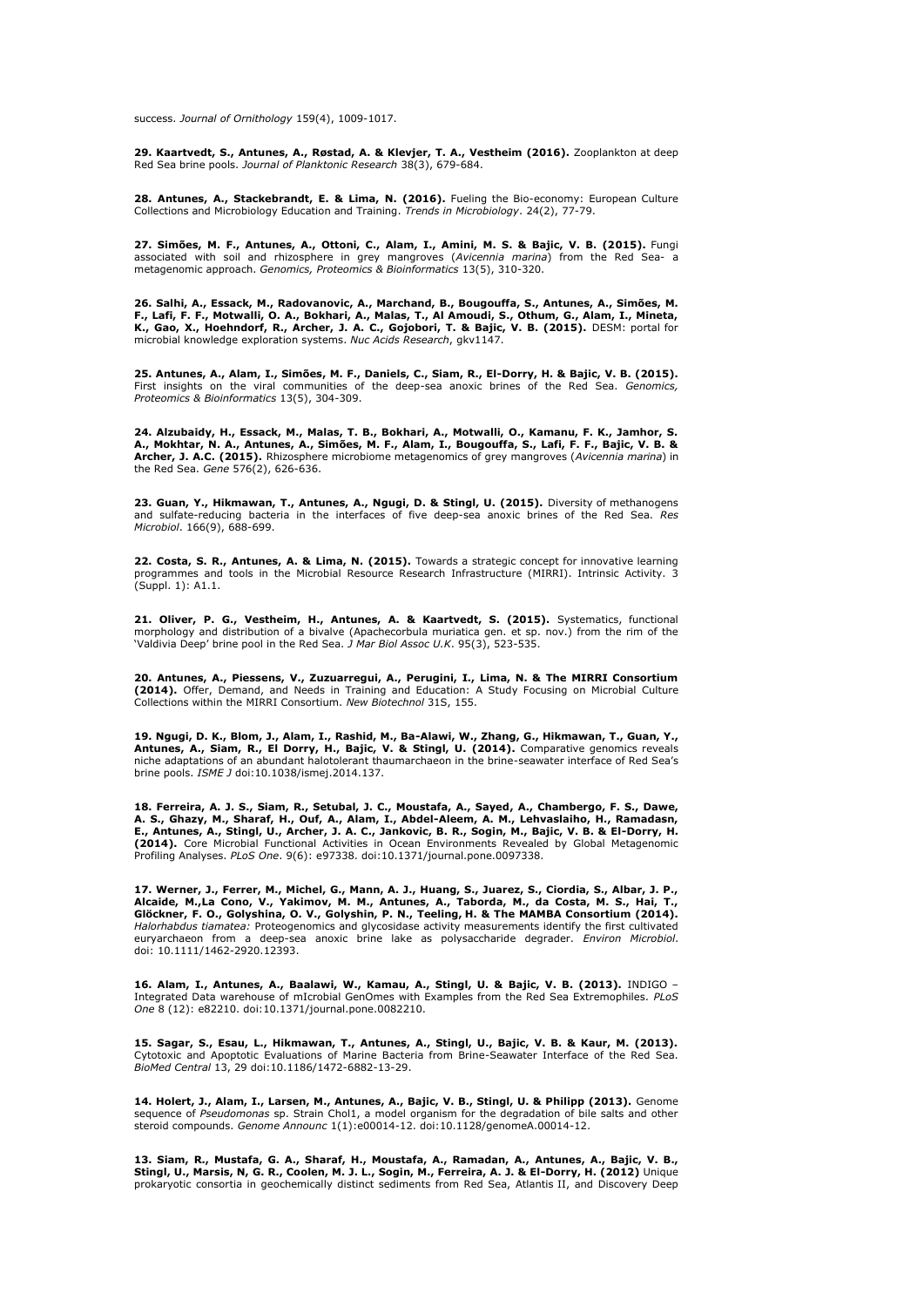Brine Pools. *PLoS One* 7(8): e42872. doi:10.1371/journal.pone.0042872.

**12. Ngugi, D. K., Antunes, A., Brune, A. & Stingl, U. (2012).** Biogeography of pelagic bacterioplankton across an antagonistic temperature-salinity gradient in the Red Sea. *Mol. Ecol.* 21, 388- 405.

**11. Antunes, A., Alam, I., Bajic, V. B. & Stingl, U. (2011).** Genome sequence of *Haloplasma contractile*, an unusual contractile bacterium from a deep-sea anoxic brine lake. *J Bacteriol*. 193, 4551- 4552.

**10. Antunes, A., Alam, I., Bajic, V. B. & Stingl, U. (2011).** Genome sequence of *Salinisphaera*  shabanensis, a gammaproteobacterium from the harsh, variable environment of the brine-seawater interface of the Shaban Deep, Red Sea. *J Bacteriol*. 193, 4555-4556.

**9. Antunes, A., Alam, I., Bajic, V. B. & Stingl, U. (2011).** Genome sequence of *Halorhabdus tiamatea*, the first archaeon isolated from a deep-sea anoxic brine lake. *J Bacteriol*. 193, 4553-4554.

**8. Antunes, A., Ngugi, D. K. & Stingl, U. (2011).** Microbiology of the Red Sea (and other) deep-sea anoxic brine lakes. *Environ Microbiol Rep*. 3, 416-433 doi: 10.1111/j.1758-2229.2011.00264.x.

**7. Antunes, C. L., Almeida, T. R., Raposeiro, N., Gonçalves, B., Almeida, P. & Antunes, A. (2010).** A Tubular Electrode for Radiofrequency Ablation Therapy. *World Acad Sci Eng Technol* 70.

**6. Taborda, M., Antunes, A., Tiago, I., Veríssimo, A., Nobre, M. F. & da Costa, M. S. (2009).** Description of *Idiomarina insulisalsae* sp. nov., isolated from the soil of a sea salt evaporation pond, proposal to transfer the members of the genus *Pseudidiomarina* to the genus *Idiomarina* and emended description of the genus *Idiomarin*a. *Syst Appl Microbiol* 32, 371-378.

5. Antunes, A., Rainey, F., Wanner, G., Taborda, M., Pätzold, J., Nobre, M. F., da Costa, M. S., & **Huber, R. (2008).** A new lineage of halophilic, wall-less, contractile bacteria from a brine-filled Deep of the Red Sea. *J Bacteriol* 190, 3580-3587.

**4. Antunes, A., Taborda, M., Huber, R., Moissl, C., Nobre, M. F. & da Costa, M. S. (2008).**<br>*Halorhabdus tiamatea s*p. nov., a non-pigmented, extremely halophilic archaeon from a deep-sea<br>hypersaline anoxic basin of the R *Evol Microbiol* 58, 215-220.

**3. Antunes, A., França, L., Rainey, F. A., Huber, R., Nobre, M. F. , Edwards, K. J. & da Costa, M. S. (2007).** *Marinobacter salsuginis* sp. nov., a novel species from the brine-seawater interface of the Shaban Deep, Red Sea. *Int J Syst Evol Microbiol* 57, 1035-1040.

**2. Antunes, A., Eder, W., Fareleira, P., Santos, H. & Huber, R. (2003).** *Salinisphaera shabanensis* gen. nov., sp. nov., a novel, moderately halophilic bacterium from the brine-seawater interface of the Shaban Deep, Red Sea. *Extremophiles* 7, 29-34.

**1. Antunes, A., Rainey, F. A., Nobre, M. F., Schumann, P., Ferreira, A. M., Ramos, A., Santos, H. & da Costa, M. S. (2002).** *Leuconostoc ficulneum* sp. nov., a novel lactic acid bacterium isolated from a ripe fig, and reclassification of *Lactobacillus fructosus* as *Leuconostoc fructosum* comb. nov. *Int J Syst Evol Microbiol* 52, 647-655.

#### **Books, Chapters in Books and Reports**

**25. Mé ndez, A., Rivera-Valentín, E. G., Schulze-Makuch, D., Filiberto, J., Ramírez, R., Wood, T.** E., Dávila, A., McKay, C., Ceballos, K. O., Jusino-Maldonado, M., Nery, G., Heller, R., Byrne, P.,<br>Malaska, M. J., Nathan, E., Simões, M. F., Antunes, A., Martínez-Frías, J., Carone, L., Izenberg, **N. R., Atri, D., Chitty, H. I. C., Nowajewski-Barra, P., Rivera-Herná ndez, F., Brown, C., Lynch, K., Catling, D., Zuluaga, J. I., Salazar, J. F., Chen, H., Gonzá lez, G., Jagadeesh, M. K., Barnes, R., Cockell, C. S., & Haqq-Misra, J. (2020).** Habitability Models for Planetary Sciences. White Paper for the Planetary Science and Astrobiology Decadal Survey 2023–2032. **(submitted)**

24. DasSarma, P., Antunes, A., Simões, M. F., & DasSarma, S. (2020). In: *Astrobiology: Current,*<br>*Evolving, and Emerging Perspectives*. Edited by A. Antunes. Wymondham, UK: Caister Academic Press.

23. Antunes, A., Olsson-Francis, K. & McGennity, T. (2019). Exploring deep-sea brines as potential terrestrial analogues of oceans in the icy moons of the outer solar system. In: *Astrobiology: Current, Evolving, and Emerging Perspectives*. Edited by A. Antunes. Wymondham, UK: Caister Academic Press.

**22. Gö ker, M. & Antunes, A. (2019).** The genus *Haloplasma*, In: *Bergey's Manual of Systematic Microbiology*, 3rd Edition. Edited by B. Whitman. New York, NY: John Wiley & Sons.

**21. Committee on Planetary Protection Requirements for Sample-Return Missions from Martian Moons (2019).** Planetary Protection Classification of Sample-Return Missions from the Martian Moons. Edited by National Academies Press. Washington, DC.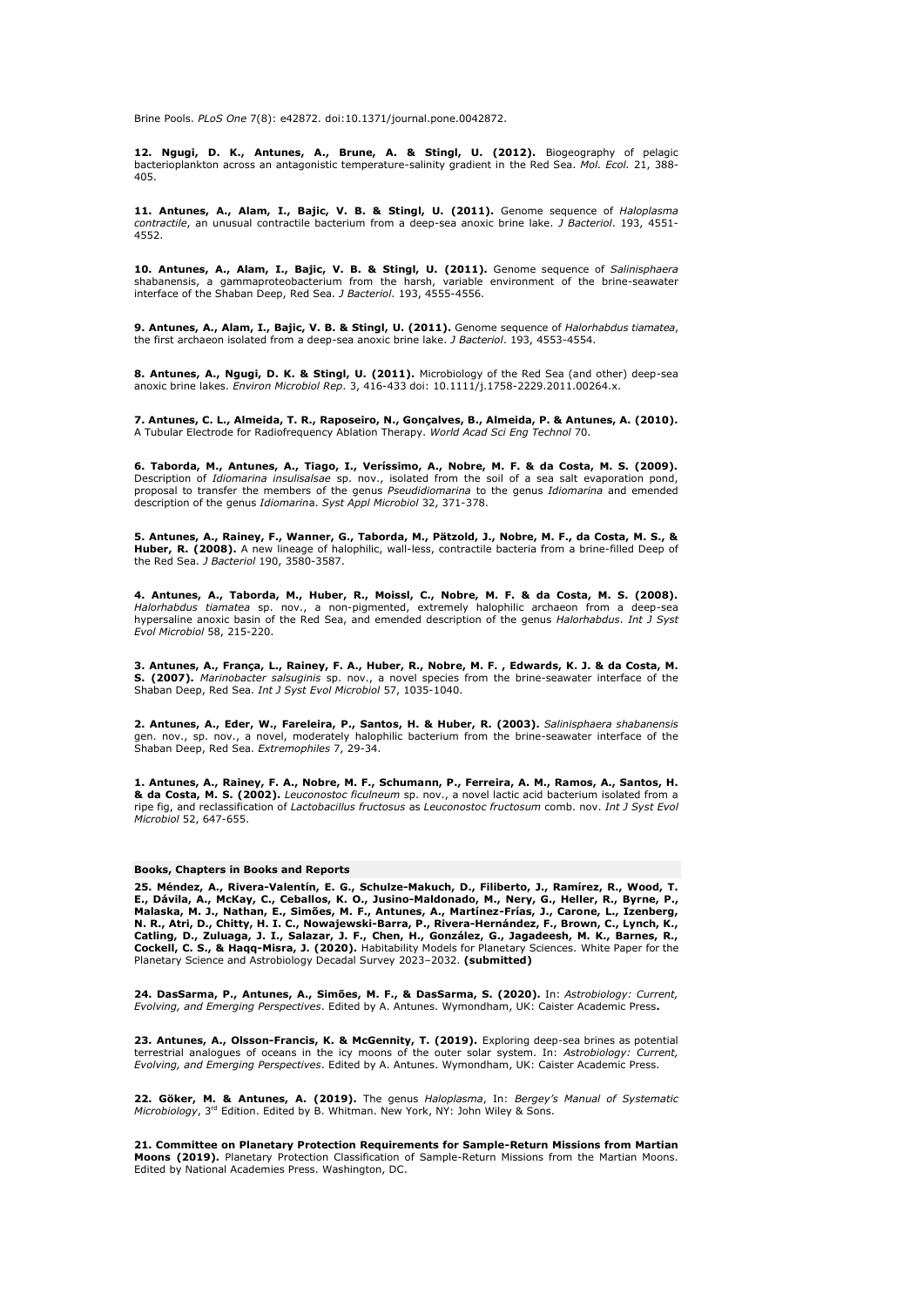**20. Society for Applied Microbiology (2018).** Science Policy Briefing: The marine microbiome. Science Notes for Policy. Edited by Society for Applied Microbiology. London, UK.

19. PPOSS (2018). The Planetary Protection of the Outer Solar System Research White Book-Deliverable of the PPOSS EU-Project, German Aerospace Center (DLR), Germany.

**18. Antunes, A. (2018).** The order *Haloplasmatales*, In: *Bergey's Manual of Systematic Microbiology*, 3rd Edition. Edited by B. Whitman. New York, NY: John Wiley & Sons.

**17. Antunes, A. (2018).** The family *Haloplasmataceae*, In: *Bergey's Manual of Systematic Microbiology*, 3<sup>rd</sup> Edition. Edited by B. Whitman. New York, NY: John Wiley & Sons.

**16. Antunes, A., Simões, M. F., Crespo-Medina, M., Vetriani, C. & Shimane, Y. (2018).** The genus<br>*Salinisphaera*, In: *Bergey's Manual of Systematic Microbiology*, 3<sup>rd</sup> Edition. Edited by B. Whitman. New York, NY: John Wiley & Sons.

15. Antunes, A., Kaartvedt, S. & Schmidt, M. (2018). Geochemistry and Life at the Interfaces of Brine-filled Deeps in the Red Sea, In: *Oceanography and Environment of the Red Sea II*, Springer Earth System Sciences 2018. Springer: Berlin **(in press)**.

**14. Antunes, A., et al. (2017).** Bioprospecting Archaea: focus on extreme halophiles, In: *Bioprospecting: Success, Potential and Constraints*. Springer: Berlin.

**13. Antunes, A. (2017).** Extreme Red Sea: Life in the Deep-Sea Anoxic Brine Lakes, In: *Red Sea VI Proceedings*. Edited by A. Agius , E. Khalil & E. Scerri. Leiden, The Netherlands: E.J. Brill.

**12. Antunes, A (2016).** The genus *Halorhabdus*, In: *Bergey's Manual of Systematic Microbiology*, 3rd Edition. Edited by B. Whitman. New York, NY: John Wiley & Sons.

**11. Antunes, A. (2014).** The family *Haloplasmataceae*, In: *The Prokaryotes- Firmicutes and Tenericutes,*  4th Edition, pp 179-184. Edited by E. Rosenberg et al. New York, NY: Springer. DOI 10.1007/978-3-642- 30120-9\_206

**10. Vetriani, C., Crespo-Medina, M. & Antunes, A (2014).** The family *Salinisphaeraceae*, In: *The Prokaryotes- Gammaproteobacteria*, 4th Edition, pp 591-596. Edited by E. Rosenberg et al. New York, NY: Springer. DOI 10.1007/978-3-642-38922-1\_296

**9. MIRRI (2014).** Task WP5.3 "Demonstration of the impact of MIRRI on society"- Mid-Term Report. Technical Report for the European Commision, Braga, Portugal: Universidade de Braga.

**8. MIRRI (2014).** Task WP3.4 "Demonstrate the impact of MIRRI on BRCs"- Mid-Term Report. Technical Report for the European Commision, Braga, Portugal: Universidade de Braga.

**7. MIRRI (2013**). Snapshot on Education and Training Needs by Customers of members of the MIRRI consortium- WP2 Survey. Technical Report, Braga, Portugal: Universidade de Braga.

**6. MIRRI (2013).** Panorama on Education and Training, Current Tools, and Contents produced and used within MIRRI- WP7 Survey. Technical Report, Braga, Portugal: Universidade de Braga.

**5. MIRRI (2013).** Monitoring and Evaluation M&E of MIRRI impact. Technical Report, Braga, Portugal: Universidade de Braga.

**4. Antunes, A. (2011).** *3 rd KAUST/WHOI Red Sea Expedition (Leg 2)- Fall 2011*. Cruise Report, Thuwal, Saudi Arabia: King Abdullah University of Science and Technology (KAUST).

**3. Antunes, A. (2005).** *Microbiology of the Northern brine-filled pools of the Red Sea*. PhD Thesis, Coimbra, Portugal: Universidade de Coimbra.

**2. Antunes, A. (2003).** Microbial life at the anaerobic brine/seawater and sediment/brine interfaces, In: Black Sea- Mediterranean- Red Sea, Cruise No. 52, Leg 3, January 2- March 27, 2002, pp 50-52. Edited by J. Pätzold, G. Bohrmann & C. Hübscher. Hamburg, Germany: Universität Hamburg.

1. Pätzold, J., Moammar, M., Al Farawati, R., Al Hazmi, Y.M.M., Al Otibi, A., Antunes, A., Arz,<br>H.W., Berger, J., Botz, R. Donner, B., Ehrhardt, A., Garbe-Schönberg, C.-D., Ghandourah, M., Hübscher, C., Kahl, G., Klann, M., Klauke, S., Klitzke, U., Legge, H.L., Lichowski, F., Schewe, F.,<br>Schmidt, M., Schmitt, M., Seeberg-Elverfeldt, I. & Truscheit, T. (2003). *Black Sea- Mediterranean*-R*ed Sea, Cruise No. 52, Leg 3, January 2- March 27, 2002.* Cruise Report, Hamburg, Germany:<br>Universität Hamburg.

#### **Other publications**

**8. Antunes, A. (2020).** Bugs in Space: Astrobiology and the Search for Life Outside our Planet. *Microbiology Today* 47(1), 54-56.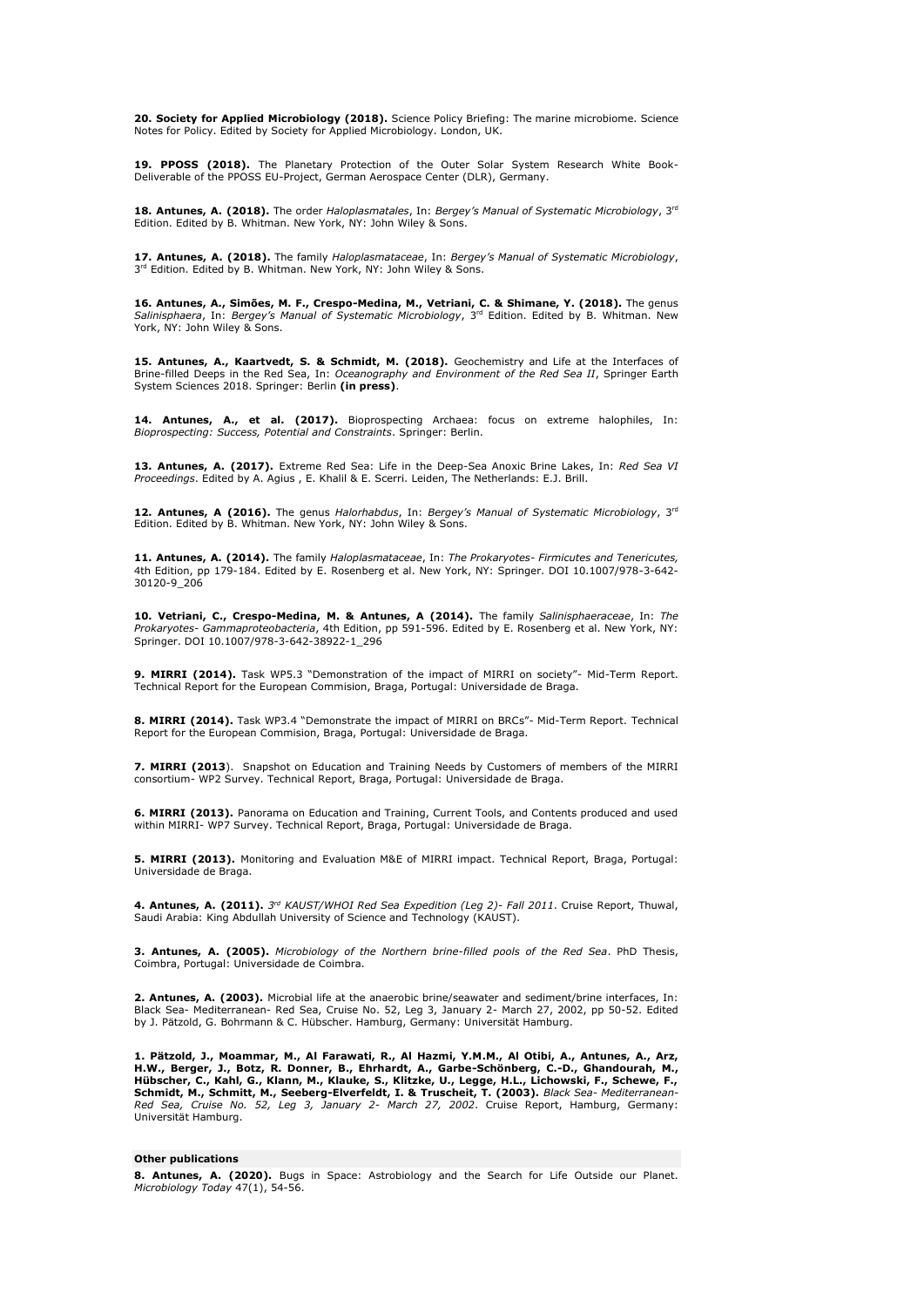**7. Antunes, A. (2017).** Halophiles: The Salt of The Earth. *The Biochemist* 19(6), 18-21.

**6. Simõ es, M. F. & Antunes, A. (2017).** Archaea in activated sludge systems. *Microbiology Today* 44(3), 110-113.

**5. Stingl, U., Ngugi, D. K., Thompson, L., Antunes, A., Eder, W. & Cahill, M. (2012).** Mikrobielle Ö kologie des Roten Meeres. *BIOspektrum* 18.6, 582-584. Spektrum Akademischer Verlag, Heidelberg.

**4. Wright, J., Antunes, A., Calil, P. H., Chow, C., Gä rdes, A., Regaudie de GIoux, A., Ruiz Gonzá lez, C., Jones, CA., Kashtan, N., Meyer, K. A., Olson, E., Pedler, B., Pham, C., Samo, T., Young, J. & Leon Zayas, R. (2010).** 2009 Microbial Oceanography: Genomes to Biomes; A transect study of the North Pacific Subtropical Gyre and Front. Proceedings from the 2010 AGU Ocean Sciences Meeting, Portland, USA.

**3. Meyer, K. A., Antunes, A., Calil, P. H., Chow, C., Gä rdes, A., Regaudie de GIoux, A., Ruiz González, C., Jones, C., Kashtan, N., Olson, E., Pedler, B., Pham, C., Samo, T., Wright, J., Young,<br>J. & Leon Zayas, R. (2010). 2009 Microbial Oceanography: Genomes to Biomes; Nutrient influences on** plankton community structure and production in oligotrophic regions of the North Pacific Subtropical Gyre. Proceedings from the 2010 AGU Ocean Sciences Meeting, Portland, USA.

**2. Antunes, A., Eder, W., Schmidt, M. & Huber, R. (2003).** Microbial diversity in the brine-filled pools of the northern Red Sea. *BIOspektrum (sonderausgabe VAAM)*, p. 101. Spektrum Akademischer Verlag, Heidelberg.

**1. Antunes, A., Eder, W., Koch, M. & Huber, R. (2002).** *Salinisphaera shabanense* sp. nov., gen. nov., a novel, haloversatile bacterium from the brine-seawater interface of the Shaban Deep, Red Sea. *BIOspektrum (sonderausgabe VAAM)*, p. 57. Spektrum Akademischer Verlag, Heidelberg.

#### **9. Communications**

#### **Posters**

**57. Simões, M.F., Ottoni, C.A. & Antunes, A. (2020).** Biogenic Metal Nanoparticles as Potential<br>Alternative Biosignatures- ABGradCon 2020- Astrobiology Graduate Conference, Tokyo, Japan. (submitted)

**56. Simões, M.F., Ottoni, C. A. & Antunes, A. (2020).** Biogenic metal nanoparticles as potential<br>alternative biosignatures- *V CIAB- 5º Congreso Internacional de Astrobiología,* Barranquilla, Colombia. (submitted)

**55. Simõ es, M.F., Rocha, H., da Moura, A. & Antunes, A. (2019).** Fungal Diversity in The Salterns of the Islands of Maio, Boavista and Sal (Cabo Verde)- *Microbiotec'19- Congress of Microbiology and Biotechnology 2019*, Coimbra, Portugal.

54. da Moura, A., McCulloch, B., Rowson, J., Rocha, H., Simões, M. F. & Antunes, A. (2019).<br>Cabo Verde Hypersaline Environments: Analysis, Survey and Exploration (The Chase Project)-<br>Microbiotec'19- Congress of Microbiolog

**53. McCulloch, B., Rocha, H., Loftus, P., Kelbrick, M., Werner, J., Simõ es, M.F., da Moura, A. & Antunes, A. (2019).** Genomic-Based Exploration of Novel Microbial Isolates from Hypersaline Locations in Cabo Verde- *Microbiotec'19- Congress of Microbiology and Biotechnology 2019*, Coimbra, Portugal.

**52. Waddington, E., Antunes, A. & Rowson, J. (2019).** Responses of CO<sub>2</sub> and CH<sub>4</sub> fluxes in earlystage managed re-alignment saltmarshes to tidal inundation and climatic conditions- *EGU General Assembly 2019*, Vienna, Austria.

**51. Kelbrick, M., Abed, R. & Antunes, A. (2019).** *Motilimonas cestriensis sp*. *nov*., Isolated From a Cheshire Brine Spring- *The Microbiology Society 2019 Annual Conference*, Belfast, UK.

50. McCulloch, B., Rowson, J., da Moura, A., Rocha, H., Simões, M. F. & Antunes, A. (2019). Metabolic Profiling and Environmental Characterisation of Salterns in the Islands of Cabo Verde- *The Microbiology Society 2019 Annual Conference*, Belfast, UK.

49. Loftus, P. & Antunes, A. (2019). Genomic Trends on the Biogenic CaCO<sub>3</sub> production in the genus *Bacillus*- *The Microbiology Society 2019 Annual Conference*, Belfast, UK **(2nd Place in People's Choice Poster Prize).**

**48. D'Arcy, J. & Antunes, A. (2019).** Biomineralization of microbes in natural and restored saltmarshes: A missing link in restoration efforts?- *The Microbiology Society 2019 Annual Conference*, Belfast, UK.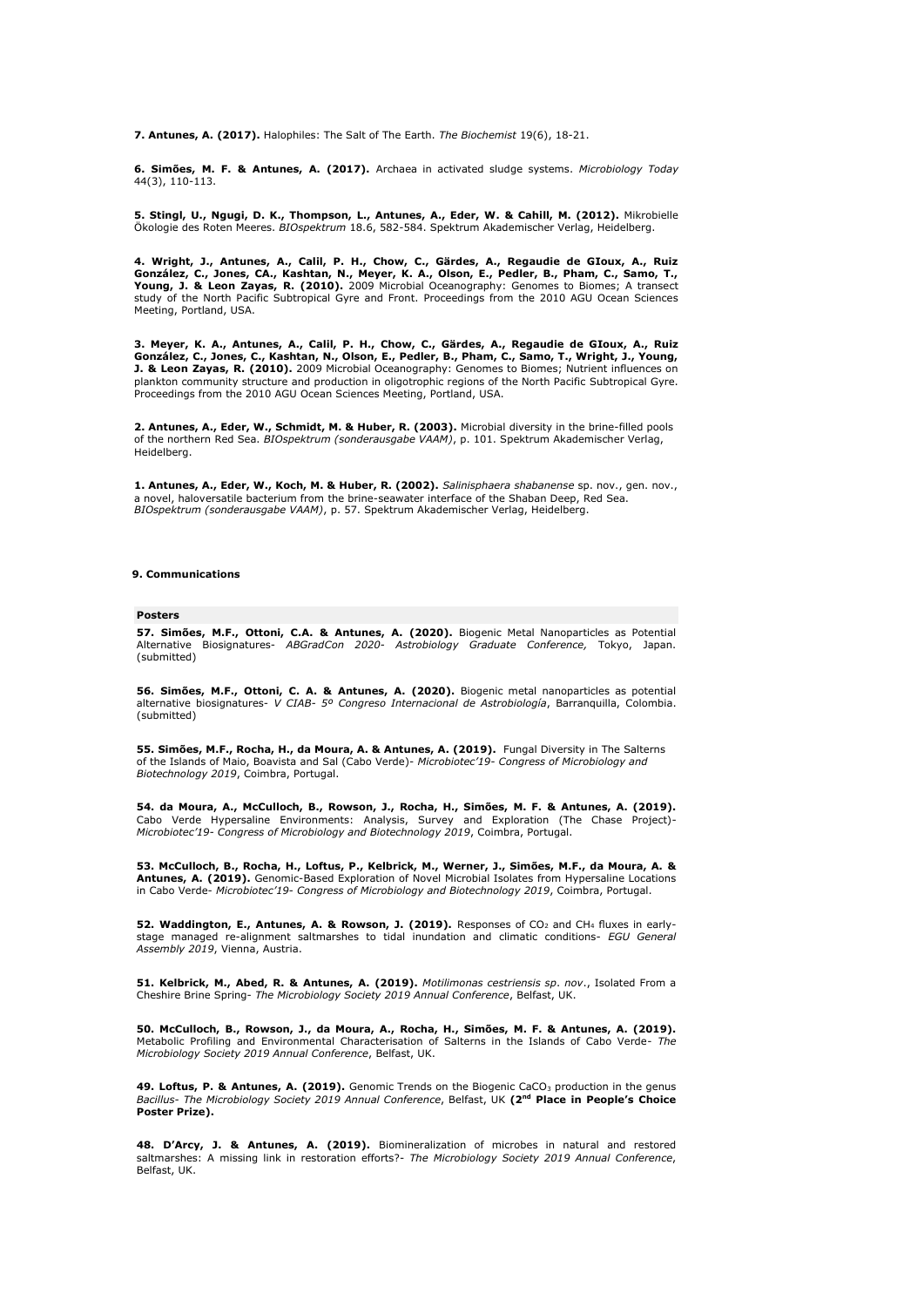**47. Panitz, C., Beblo-Vranesevic, Cortesão, M, Raboow, E., Moeller, R. & the ICEXPOSE<br>Research Team (2018). Ice Exposure of Microorganisms-** *EANA 2018, 18<sup>th</sup> European Astrobiology Network Association Conference*, Berlin, Germany.

**46. Antunes, A., Beblo-Vranesevic, K., Bohmeier, M. & Rettberg, P. (2018).** *Salinisphaera*<br>*shabanensis* – A New Extremophilic Model Organism for the Space Exposure Experiment MEXEM-*Extremophiles 2018*, Naples, Italy.

**45. D'Arcy, J., McCulloch, B., Kelbrick, M., Simões, M. F. & Antunes, A. (2018).** Differential Tolerance to Salinity and Metals of Microbial Strains from Different Pools of the Anderton Brine Springs (UK)- *Extremophiles 2018*, Naples, Italy.

44. Kelbrick, M., Gray, G., More, P., Simões, M. F. & Antunes, A. (2018). Microbiology and Bioprospection Of Saline Environments In The Northwest Of England- *Extremophiles 2018*, Naples, Italy.

43. Loftus, P., Infante Parra, T. A. & Antunes, A. (2018). Genomic- And Cultivation-Based Insights<br>into Biogenic CaCO<sub>3</sub> Production in Species of the Genus *Idiomarina- 2018 Geomicrobiology Network Research in Progress Meeting*, Glasgow, UK.

**42. Infante Parra, T. A., Loftus, P. & Antunes, A. (2018).** Microbially Induced Calcite Precipitation in *Bacillus*: New Findings from a Combined Genomic- and Cultivation-based Approach- *2018 Geomicrobiology Network Research in Progress Meeting*, Glasgow, UK.

**41. Antunes, A., Fernández-Martínez, L., Ashton, P. & Jukes, A. (2018).** Innovative Assessments<br>in Microbiology: The Bio-animation Project Experience- *The Microbiology Society 2018 Annual Conference*, Birmingham, UK. **(Winner of the People's Choice Poster Prize)**

**40. More, P., McGenity, T. & Antunes, A. (2018).** First Insights into the Microbial Diversity of the RSPB Marshside Saltmarsh- *The Microbiology Society 2018 Annual Conference*, Birmingham, UK.

**39. Kelbrick, M. & Antunes, A. (2018).** The Cheshire Salt District: An Unexplored Source of Halophiles with Biotechnological Potential- *The Microbiology Society 2018 Annual Conference*, Birmingham, UK.

**38. Loftus, P. & Antunes, A. (2018).** Genomic-based Insights into the Production of CaCO<sup>3</sup> Biominerals by *Bacillus* and *Idiomarina*- *The Microbiology Society 2018 Annual Conference*, Birmingham, UK.

**37. Gray, G., Barsby, M., Kelbrick, M., Cooney, C. & Antunes, A. (2018).** Environmental Characterisation and Metabolic Profiling of The Anderton Park Brine Springs: An Unexpectedly Diverse Hypersaline Environment- *The Microbiology Society 2018 Annual Conference*, Birmingham, UK.

**36. Hardman, R., Kelbrick, M, Simões, M. F. & Antunes, A. (2018).** Microbial Bioprospection in the **Chestian Intential Contential Contential**<br>Cheshire Salt District: Surveying Bioplastic-Producing Potential- *The Microbio Conference*, Birmingham, UK.

35. Simões, M. F., Ashton, P. & Antunes, A. (2017). First insights on the filamentous fungal community at Roudsea wood bogs- *BES 2017: Annual Meeting of the British Ecological Society*, Ghent, Belgium.

**34. Olsson-Francis, K., Cabezas, P., Kminek, G., Rabbow, E., Walters, N., Antunes, A., Leuko, S., Pearce, D., Saunders, M., Spry, A., Rettberg, P. & the PPOSS Consortium (2017).** Microbial Reduction and Good Practices for Planetary Protection of Outer Solar System Bodies- *ASB7: Astrobiology Society of Britain Meeting*, Milton Keynes, UK.

**33. Simões, M. F. & Antunes, A. (2017).** Analysis of Carbonate Biomineral Production as Potential<br>New Biomarkers- 2017 Geomicrobiology Network Research in Progress Meeting, Manchester, UK.

**32. Shibl, A. & Antunes, A. (2017).** Omics-based Insights into Calcium Carbonate Biomineralization by Halophiles- *2017 Geomicrobiology Network Research in Progress Meeting*, Manchester, UK.

**31. Othoum, G., Bougouffa, S., Razali, R. B. M., Bokhari, A., Alamoudi, S., Saad, M. M., Antunes,**  A., Hirt, H., Bajic, V. B., Lafi, F. F. & Essack, M. (2017). Comparative genomics of *Bacillus*<br>paralicheniformis strains from the Red Sea with focus on the biosynthesis of antimicrobial products- ISCB *2017: 18th International Conference on Systems Biology*, Blacksburg, Virginia, USA.

**30. Iveson, K. L., Crisp, A., Kamau, A. A., Drotsevitch, V., Simões, M. F., Bajic, V. B. & Antunes, <br>A. (2017). HAPIE: A New Tool for Exploring Phenotypic Information from Halophilic Archaea -** *The Microbiology Society 2017 Annual Conference*, Edinburgh, UK.

**29. More, P., Huber, R. & Antunes, A. (2017).** Gel-stabilized gradient plates: A new approach to microbial strain cultivation and isolation - *The Microbiology Society 2017 Annual Conference*, Edinburgh, UK. **(Winner of the Best Principal Investigator Poster Prize)**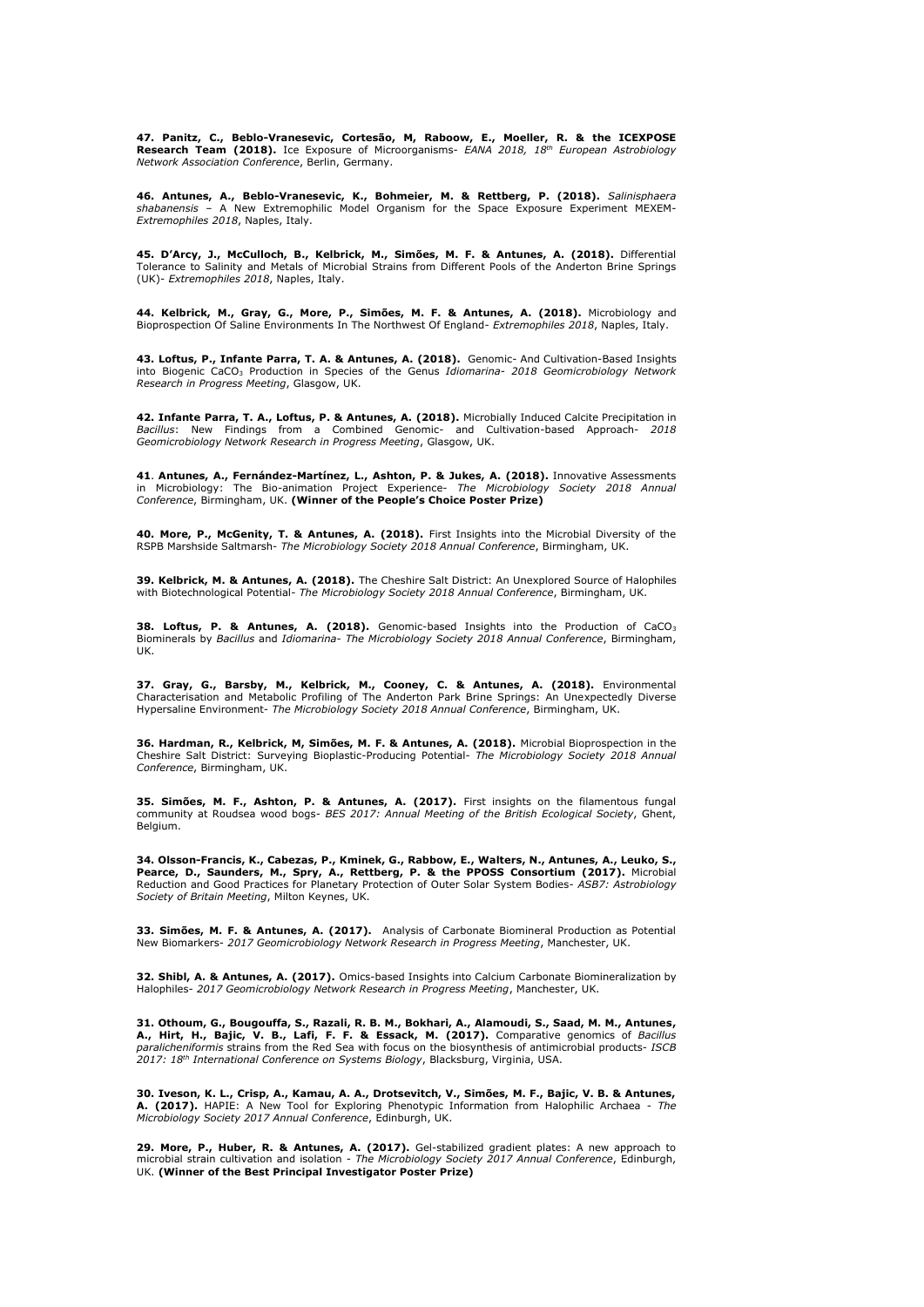**28. Devaynes, A., Antunes, A., Bedford, A. & Ashton, P. (2016).** Microbiota development in *Cyanistes caeruleus* nest boxes throughout their breeding season - *BES 2016: British Ecological Society Annual Meeting 2016*, Liverpool, UK.

**27. Antunes, A., Alam, I., Siam, R., El-Dorry, H. & Bajic V. B. (2016).** Highlights from the Exploration of Metagenomic Data from Deep-sea Brines of the Red Sea- *Extremophiles 2016*, Kyoto, Japan.

26. Antunes, A., Kamau, A. A., Simões, M. F. & Bajic V. B. (2016). Halophilic Archaea Phenotypic Information Explorer (HAPIE) - *Extremophiles 2016*, Kyoto, Japan.

**25. Simõ es, M. F., Antunes, A. & Bajic, V. B. (2016).** Carbonate biomineral precipitation by a strain of *Pseudoalteromonas piscicida* CBRC.15.0062 from the Red Sea - *The Microbiology Society 2016 Annual Conference*, Liverpool, UK.

24. Antunes, A., Simões, M. F., Alam, I., Daniels, C., Ferreira, A. J. S., Siam, R., El-Dorry, H. &<br>Bajic V. B. (2016). Viral communities of the deep-sea anoxic brines of the Red Sea - The Microbiology *Society 2016 Annual Conference*, Liverpool, UK.

**23. Simõ es, M. F., Antunes, A., Ottoni, C., Amini, M. S. & Bajic, V. B. (2015).** Fungal communities in grey mangroves (*Avicennia marina*) from the Red Sea - *RCCC 2015: Regional Conference on Culture Collections*, Serdang, Malaysia.

**22. Costa, S. R., Antunes, A. & Lima, N. (2015).** The need for innovative learning programmes in the Microbial Resource Research Infrastructure (MIRRI) - *ECCO 2015: XXXIV Annual Meeting of the European Culture Collections' Organization*, Paris, France.

**21. Helloin, E.,Favel, A., Kempf, F., Antunes, A., Costa, S. R., Lima, N. & The MIRRI Consortium (2015).** Training and Education in microbiology provided in Europe: comparison of the current offer to needs of the customers of the MIRRI consortium: Gap analysis - *ECCO 2015: XXXIV Annual Meeting of the European Culture Collections' Organization*, Paris, France.

**20. Costa, S. R., Antunes, A. & Lima, N. (2015).** Towards a strategic concept for innovative learning programmes and tools in the Microbial Resource Research Infrastructure (MIRRI) - *4th LifeTrain Workshop: Achievements and Challenges in Lifelong Learning for the Biomedical Sciences*, Brussels, Belgium.

**19. Hikmawan, T., Guan, Y., Antunes, A., Ngugi, D. & Stingl, U. (2014).** Diversity of sulfatereducing prokaryotes in five interfaces of deep-sea brines and seawater in the Red Sea - *ISME 15, 15th International Symposium on Microbial Ecology*, Seoul, South Korea.

**18. Antunes, A., Piessens, V., Zuzuarregui, A., Perugini, I., Lima, N. & The MIRRI Consortium (2014).** Offer, Demand, and Needs in Training and Education: A Study Focusing on Microbial Culture Collections within the MIRRI Consortium – *ECB 16, 16th European Congress on Biotechnology*, Edinburgh, Scotland.

17. Antunes, A., Piessens, V., Zuzuarregui, A., Perugini, I., Fischer-Le Saux, M., Helloin, E.,<br>Lima, N. & The MIRRI Consortium (2014). Training and Education Provided by Microbial Culture Collections in Europe (II): Overview on Current Demand and Needs of Customers of the MIRRI Consortium - *ECCO 2014: XXXIII Annual Meeting of the European Culture Collections' Organization*, Valencia, Spain.

**16. Antunes, A., Kempf, F., Lima, N. & The MIRRI Consortium (2014).** Training and Education<br>Provided by Microbial Culture Collections in Europe (I): Panorama on Tools, and Contents Produced and<br>Used within the MIRRI Conso *Collections' Organization*, Valencia, Spain.

15. Antunes, A., Simões, M. F., Santos, C., Venâncio, A. & Lima, N. (2013). Microbial resources and applications: Preliminary trends and insights for future economic impact estimates- *13th International Conference on Culture Collections (ICCC 13)*, Beijing, China.

**14. Vestheim, H., Antunes, A. & Kaartvedt, S. (2013).** Faunal diversity above and along deep sea brines in the Red Sea- *European Marine Biology Symposium 2013*, Galway, Ireland.

**13. Antunes, A., Alam, I., Bajic, V. B. & Stingl, U. (2012).** Genomic insights into the life of the unusual extremophiles of the deep-sea brines of the Red Sea- *Extremophiles 2012*, Sevilla, Spain.

**12. Zhang, G., Guan, Y., Antunes, A., Hikmawan, T. & Stingl, U. (2012).** Microbial cultivation attempts and cultivation- independent analyses of five deep-sea brine pools of the Red Sea- *ISME 14, 14th International Symposium on Microbial Ecology*, Copenhagen, Denmark.

**11. Hikmawan, T., Ngugi, D., Antunes, A. & Stingl, U. (2011).** Archaeal Community Structure Studies on the Deep-sea Brine Pools of the Red Sea- *Gordon Research Conference- Archaea:Ecology,*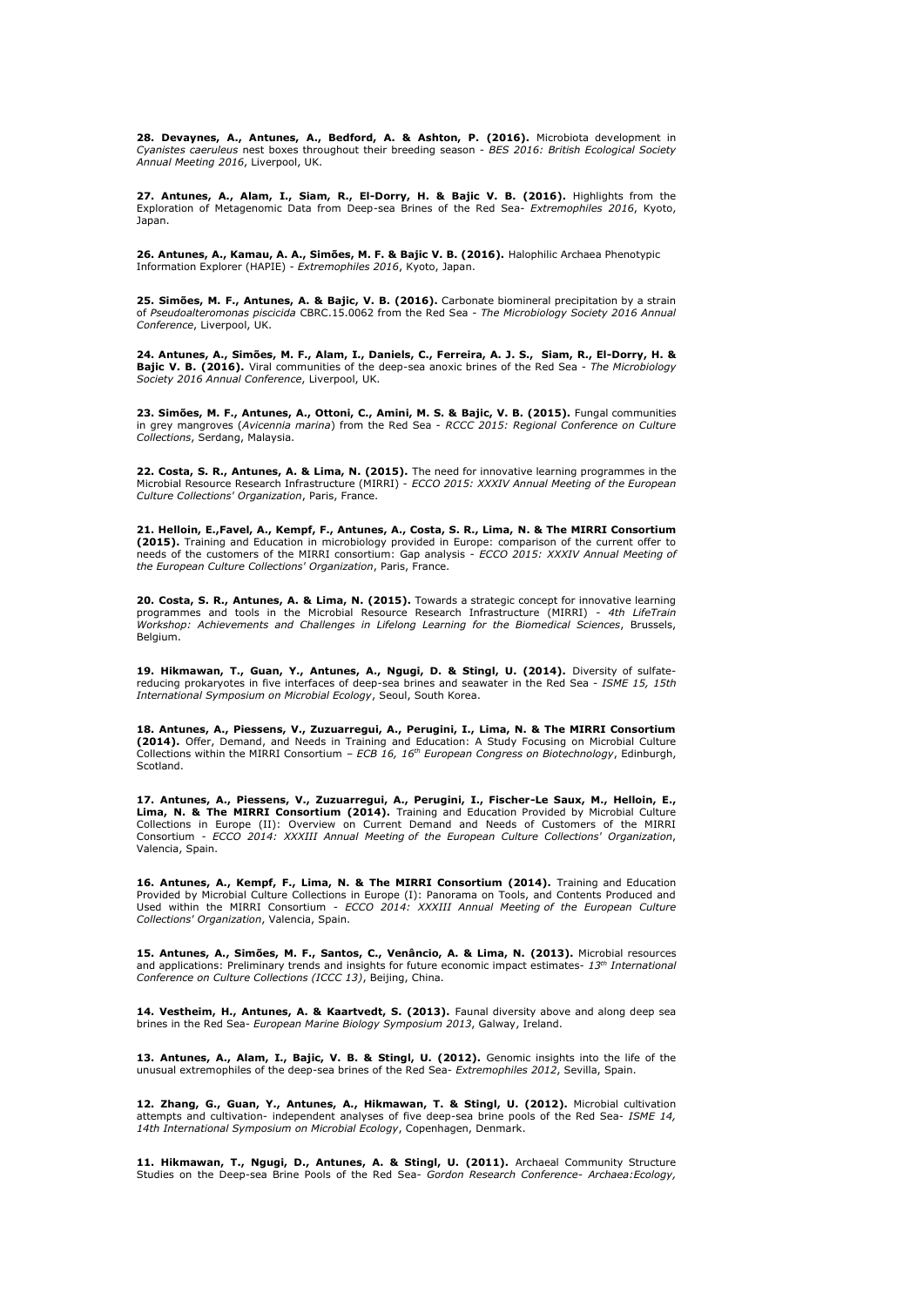*Metabolism & Molecular Biology*, Waterville Valley, New Hampshire, USA.

**10. Hikmawan, T., Ngugi, D., Antunes, A. & Stingl, U. (2011).** Deep-sea microbe hunting: The discovery of novel archaeal lineages in the Red Sea hypersaline brine pools- *W.E.P. Research Poster Session 2011*, Thuwal, Saudi Arabia. **(Winner of the Best Poster Prize).**

**9. Shibl, A., Maged. M., Sharaf, H., Stingl, U., Antunes, A., Setubal, J., Siam, R. & El Dorry<br>(2010).** Mining the Red Sea's Atlantis II hot deep-sea brine for halophilic proteins- *Halophiles 2010*,<br>Beijing, China

8. Meyer, K. A., Antunes, A., Calil, P. H., Chow, C., Gärdes, A., Regaudie de GIoux, A., Ruiz<br>González, C., Jones, C., Kashtan, N., Olson, E., Pedler, B., Pham, C., Samo, T., Wright, J., **Young, J. & Leon Zayas, R. (2010).** 2009 Microbial Oceanography: Genomes to Biomes; Nutrient influences on plankton community structure and production in oligotrophic regions of the North Pacific Subtropical Gyre- *2010 Ocean Sciences Meeting*, Portland, USA.

7. Wright, J., Antunes, A., Calil, P. H., Chow, C., Gärdes, A., Regaudie de GIoux, A., Ruiz<br>González, C., Jones, CA., Kashtan, N., Meyer, K. A., Olson, E., Pedler, B., Pham, C., Samo, T., **Young, J. & Leon Zayas, R. (2010).** 2009 Microbial Oceanography: Genomes to Biomes; A transect study of the North Pacific Subtropical Gyre and Front- *2010 Ocean Sciences Meeting*, Portland, USA.

**6. Antunes, A., Taborda, M., Huber, R., Moissl, C. & da Costa, M. S. (2007).** *Halorhabdus tiamatea* sp. nov., a non-pigmented, extremely halophilic archaeon from a deep-sea hypersaline anoxic basin of the Red Sea- *Halophiles 2007*, Colchester, England.

**5. Antunes, A., da Costa, M. S., Wanner, G. & Huber, R. (2006).** "Haloplasma contractilis", a novel member of the *Mollicutes* isolated from a deep-sea, anoxic hypersaline environment- *IOM 2006*, Cambridge, England.

**4. Antunes, A., da Costa, M. S., Wanner, G. & Huber, R. (2006).** A novel wall-less, halotolerant, helical bacterium retrieved from a deep-sea, anoxic brine-pool and representing a new phylogenetic lineage within the class *Mollicutes*-"Haloplasma contractilis"- *2 nd FEMS Congress of European Microbiologists, 2006*, Madrid, Spain.

**3. Antunes, A., Eder, W., Schmidt, M. & Huber, R. (2003)**. Microbial diversity in the brine-filled pools of the northern Red Sea- *Vereinigung fü r Allgemeine und Angewandte Mikrobiologie (VAAM) 2003*, Berlin, Germany.

**2. Huber, R., Antunes, A., Eder, W., Santos, H. & Fareleira, P. (2002).** *Salinisphaera shabanensis* sp. nov., gen. nov., a novel, haloversatile bacterium from the brine-seawater interface of the Shaban Deep, Red Sea- *Extremophiles 2002*, Naples, Italy.

**1. Antunes, A., Eder, W., Koch, M. & Huber, R. (2002).** *Salinisphaera shabanense* sp. nov., gen. nov., a novel, haloversatile bacterium from the brine-seawater interface of the Shaban Deep, Red Sea-*Vereinigung fü r Allgemeine und Angewandte Mikrobiologie (VAAM) 2002*, Gö ttingen, Germany.

#### **Oral Presentations**

**33. Rettberg, P., Antunes, A. & Beblo-Vranesevic, K. (2020).** *Salinisphaera shabanensis* - A New Astrobiological Model Organism- IAC'2020- *71st International Astronautical Congress 2020*, Dubai, UAE. (submitted)

**31. Simõ es, M.F., Ottoni, C. A. & Antunes, A. (2020).** The importance of studying potential biosignatures – metallic nanoparticles as an unexplored example- *AAM2020, Australasian Astrobiology Meeting 202*0, Sidney, Australia.

30. Antunes, A., Beblo-Vranesevic, K. & Rettberg, P. (2020). Resilience to exposure experiments by<br>Salinisphaera shabanensis: a new polyextremophilic model organism for astrobiology- AAM2020, *Australasian Astrobiology Meeting 2020*, Sidney, Australia.

29. Loftus, P. & Antunes, A. (2019). Biomineralisation-targeted genomics of the genus Bacillus:<br>Implications for biogenic CaCO3 production and biotechnology- 2019 Geomicrobiology Network Research *in Progress Meeting*, Manchester, UK.

28. Waddington, E., Antunes, A. & Rowson, J. (2019). Responses of CO<sub>2</sub> and CH<sub>4</sub> fluxes in earlystage managed re-alignment saltmarshes to tidal inundation and climatic conditions- *EGU General Assembly 2019*, Vienna, Austria.

**27. Antunes, A, Kelbrick, M. & More, P. (2019).** Microbial diversity and bioprospection of unexplored and threatened coastal environments. *Transnational Access workshop of EMBRIC- European Marine Biological Research Infrastructure Cluster*, Institute Pasteur, Paris, France.

**26. Antunes, A., Olson-Francis, K. & McGenity, T. J. (2018).** Exploring deep-sea brines as potential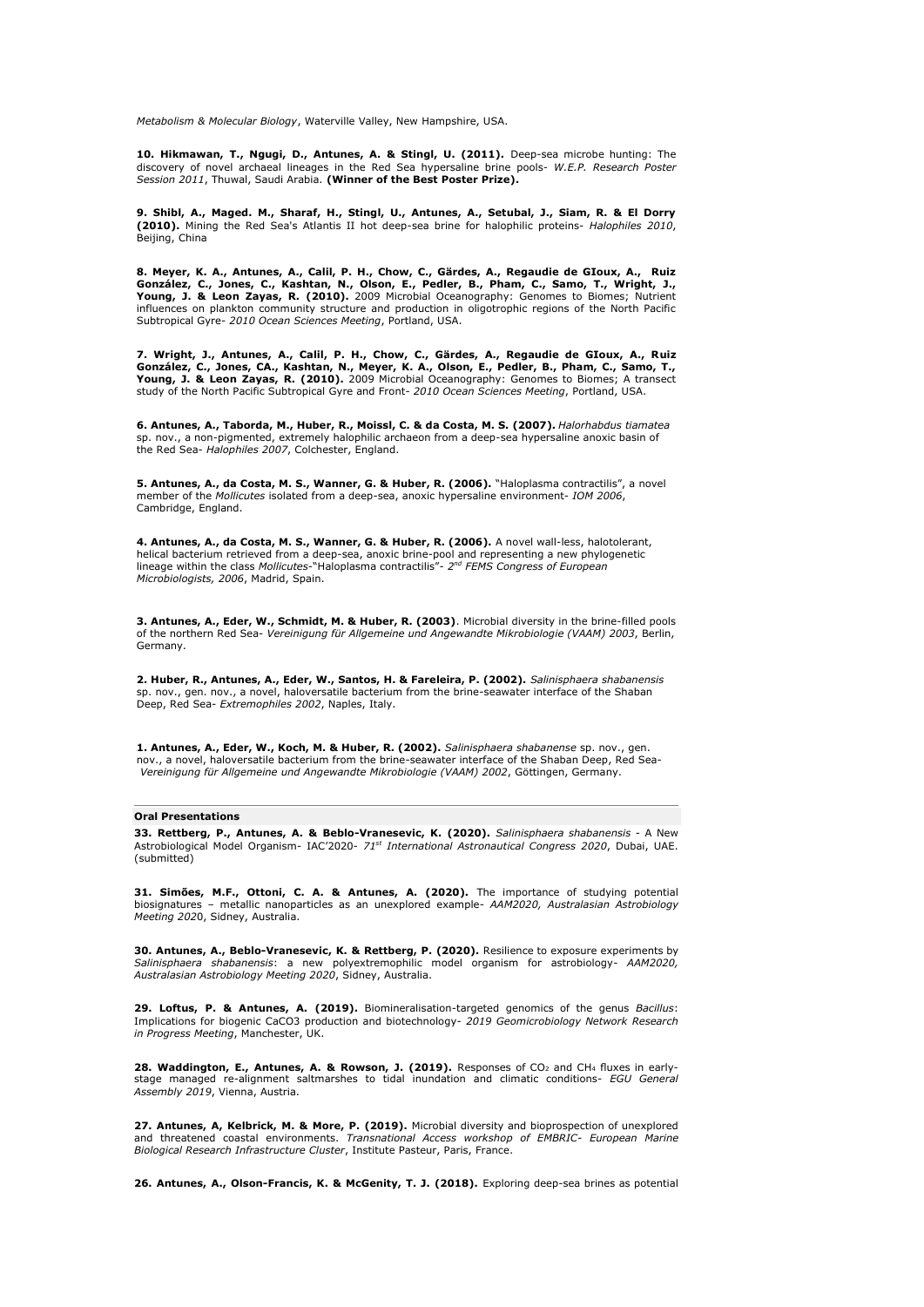terrestrial analogues of oceans in the icy moons of the outer Solar System- *Extremophiles 2018*, Naples, Italy.

25. Rettberg, P., Antunes, A., Brucato, J. R., Cabezas, P., Fellous, J.L., Haddaji, A., Kminek, G.,<br>Leuko, S., Mckenna-Lawlor, S., Moissl-Eichinger, C., Olsson-Francis, K., Rabbow, E., Royle, S., **Treuet, J.-C. & Walter, N. (2018).** Scientific Challenges to Prevent the Biological Contamination of Outer Solar System Bodies- What do we need to Know for Planetary Protection?- *COSPAR 2018: 42nd Committee on Space Research Scientific Assembly*, Pasadena, USA.

**24. Rettberg, P., Antunes, A., Brucato, J. R., Cabezas, P., Fellous, J.L., Haddaji, A., Kminek, G.,**  Leuko, S., Mckenna-Lawlor, S., Moissl-Eichinger, C., Olsson-Francis, K., Rabbow, E., Royle, S.,<br>Treuet, J.-C. & Walter, N. (2018). The PPOSS Biology Roadmap- *ExoOceans Workshop: Science*<br>*Strategy for Space Exploration of* 

**23. Antunes, A. (2018).** Exploring the Deep-sea Anoxic Brines of the Red Sea: Challenges, Approaches, and Findings- *ExoOceans Workshop: Science Strategy for Space Exploration of the Outer Solar System Icy Moons Oceans*, Bern, Switzerland.

22. Rettberg, P., Brucato, J. R., Cabezas, P., Fellous, J.-L., Haddaji, A., Kminek, G., Mckenna-<br>Lawlor, Rabbow, E., Royle, S., Sephton, M., Treuet, J.-C., Walter, N., Antunes, A., Olsson-<br>Francis, K. & Leuko, S. (2017). S

**21. Antunes, A., Olson-Francis, K. & McGenity, T. J. (2017).** Deep-sea brines: Terrestrial analogues of oceans in the icy moons of the outer solar system- *ASB7: Astrobiology Society of Britain Meeting*, Milton Keynes, UK.

20. Rettberg, P., Beblo-Vranesevic, K., Rabbow, E., Bohmeier, M., Leuko, S., Moeller, R., Berger,<br>T., Antunes, A., Cockell, C., Deng, L., Marteinsson, V., Milojevic, T., Moissl-Eichinger, C., Neilan, **B., Panitz, C., Schwendner, P., Stoeck, S., Walter, M. & Westall, F. (2017).** MEXEM – Mars Exposed Extremophile Mixture – a space experiment to investigate the capability of anaerobic organisms to survive on Mars- *EANA 2017: 17th European Astrobiology Conference*, Aarhus, Denmark.

**19. Antunes, A. (2017).** Geomicrobiology of the Deep-sea Anoxic Brines of the Red Sea- *2017 Geomicrobiology Network Research in Progress Meeting*, Manchester, UK.

**18. Antunes, A. (2017).** First insights into the viral communities of the Red Sea brines– *DMAP (Dragon Metagenomic Analysis Platform) Workshop,* King Abdullah University of Science and Technology (KAUST), Thuwal, Saudi Arabia.

**17. Antunes, A. (2016).** Extreme Biology in the Deeps of the Red Sea- *5th International Workshop on Deep sea Microbiology*, Kyoto, Japan.

16. Antunes, A., Kaartvedt, S. & Schmidt, M. (2016). Geochemistry and Life at the Interfaces of Brine-filled Deeps in the Red Sea- 2<sup>nd</sup> Red Sea Workshop, Jeddah, Saudi Arabia.

**15. Antunes, A., Santos, C. & Lima, N. (2013).** Challenges, Approaches and Future Work in the Deepsea Anoxic Brine Lakes of the Red Sea- *13th International Conference on Culture Collections (ICCC 13)*, Beijing, China.

**14. Antunes, A., Santos, C., Smith, D. & Lima, N. (2013).** Capacity building initiatives, training and education: The EMbaRC experience and beyond- *13th International Conference on Culture Collections (ICCC 13)*, Beijing, China.

**13. Antunes, A. (2013).** Targeted microbial cultivation and isolation from extreme and gradient-rich environments in the Red Sea: Challenges and Approaches- *ECCO 2013: XXXII Annual Meeting of the European Culture Collections' Organization*, Athens, Greece.

12. Simões, M. F., Antunes, A., Santos, C. & Lima, N. (2013). Coleções de Culturas Microbianas na Europa: A construção de uma Infra-Estrutura de Pesquisa (MIRRI)- *I Congresso Internacional de Ciências Biológicas; II Congresso Nacional de Ciências Biológicas; VI Simpó sio de Ciências Biológicas*, Pernambuco, Brasil.

**11. Antunes, A. (2013).** Extreme Red Sea: Life in the Deep-Sea Anoxic Brine Lakes- *6 th Red Sea Conference*, Jeddah, Saudi Arabia.

**10. Antunes, A. & Stingl, U. (2010).** Revisiting the Deep-Sea Brines of the Red Sea- *Halophiles 2010*, Beijing, China.

**9. Antunes, A. (2010).** Halophilic Microbes in the Brine Pools of the Red Sea- Integrative Microbial Ecology- Red Sea Science Center Workshop, King Abdullah University of Science and Technology (KAUST), Thuwal, Saudi Arabia.

**8. Antunes, A. (2010).** Current Overview on the Microbiology of the Deep-Sea Brines of the Red Sea-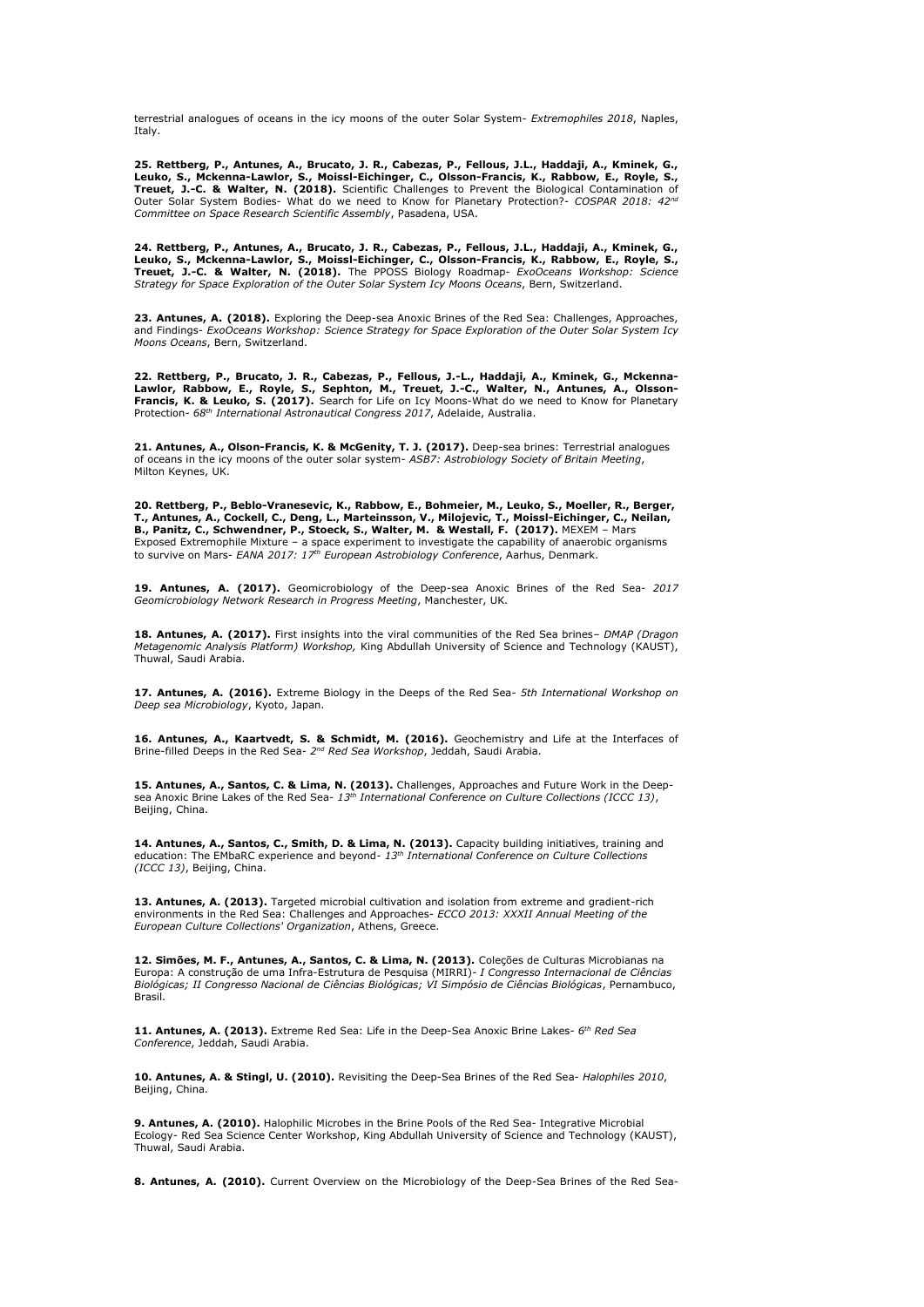*Red Sea Metagenomics Course*, Department of Biology, American University of Cairo, Cairo, Egypt.

**7. Vieira, A., Fernandes, A., Antunes, A. & Pina, A.P. (2009).** Avaliação da Qualidade Microbiológica da Á gua Destinada ao Consumo Humano na Cidade da Praia- *1.º Simpó sio Nacional dos Recursos Hídricos ACRH, Praia, Cape Verde*.

**6. Antunes, A. (2009).** The Unexplored Microbial Biodiversity of Cape Verde- *Research Summer Course: "Microbial Oceanography: Genomes to Biomes"*, Agouron Institute and the Center for Microbial Oceanography, University of Hawaii, Honolulu, USA

**5. Antunes, A. (2009).** Microbial Biodiversity- Microbial ecology and diversity of the deep-sea brines of the Northern Red Sea- *Research Summer Course: "Microbial Oceanography: Genomes to Biomes"*, Agouron Institute and the Center for Microbial Oceanography, University of Hawaii, Honolulu, USA

**4. Antunes, A. (2008).** Formation des Pharmaciens au Cap Vert- *Réunion De Consensus sur La Formation des pharmaciens dans l'espace CEDEAO Luso-Francophone*, Dakar, Senegal.

**3. Antunes, A. (2008).** Pharmaceutical Sciences in Cape Verde- *WHAO Meeting 2008,* Bobo-Dioulasso, Burkina Faso.

**2. Antunes, A. (2007).** Marine Microbial Biodiversity- *TENATSO Annual Meeting 2007,* Mindelo, Cape Verde.

**1. Antunes, A., da Costa, M. S., Wanner, G. & Huber, R. (2006).** "Haloplasma contractilis", a novel member of the *Mollicutes* isolated from a deep-sea, anoxic hypersaline environment- *IOM 2006*, Cambridge, England.

#### **Guest Lectures and Seminars**

**Antunes, A. (2020).** Living on the Edge: From Deep-sea to Outer Space, University College Cork, Ireland; UCC Marine Webinar Series.

**Antunes, A. (2020).** Terrestrial Analogues and Astrobiology: Life in the Mysterious Deep-sea Brines, Physical Research Laboratory, Ahmedabad, India; PRL Astrobiology Webinar Series.

**Antunes, A. (2020).** New Frontiers in Microbiology: Brines, Biominerals, and Exooceans, Astrobiology Society of Asia Pacific; ASAP Astrobiology Webinar Series.

**Antunes, A. (2020).** Astrobiology of deep-sea brines: Life in the depths of the Red Sea, ELSI- Earth Life Science Institute- Tokyo, Japan.

**Antunes, A. (2020).** Exploring the Limits of Life: From the Depths of the Red Sea to the Red Planet and Beyond, Macau University of Science and Technology, Macau, China.

**Antunes, A. (2020).** From the Red Sea to the Red Planet and Beyond: Exploring the limits of Life, University of Saint Joseph, Macau, China.

**Antunes, A. (2019).** With a grain of Salt: Exploring Life in deep-sea brines, University of Regensburg, Regensburg, Germany.

**Antunes, A. (2019).** The secret Life of brines: Deep-sea brines and their inhabitants. German Aerospace Center (DLR), Cologne, Germany.

**Antunes, A. (2018).** Growing in the Deep: Extreme Life in the Red Sea brines. University of Edinburgh, Edinburgh, UK.

**Antunes, A. (2016).** Living on the Edge: Life in Hypersaline Environments. Edge Hill University, Ormskirk, UK.

**Antunes, A. (2016).** Extreme Biology in the Deeps of the Red Sea. University of Essex, Colchester, UK.

**Antunes, A. (2014).** Delivering Effective Learning in Europe: Challenges and Issues, University of Oxford, Oxford, England.

**Antunes, A. (2010).** Exotic Bugs from Exotic Places- Microbes from the Deep-sea Brines of the Red Sea, University of Konstanz, Konstanz, Germany.

**Antunes, A. (2009).** Salt, Halophiles and the Deep-Sea Brines of the Red Sea, *American University of Cairo, Cairo, Egypt*.

**Antunes, A. (2009).** The (not so sterile) deep-sea brines of the Red Sea, *Woods Hole Oceanographic*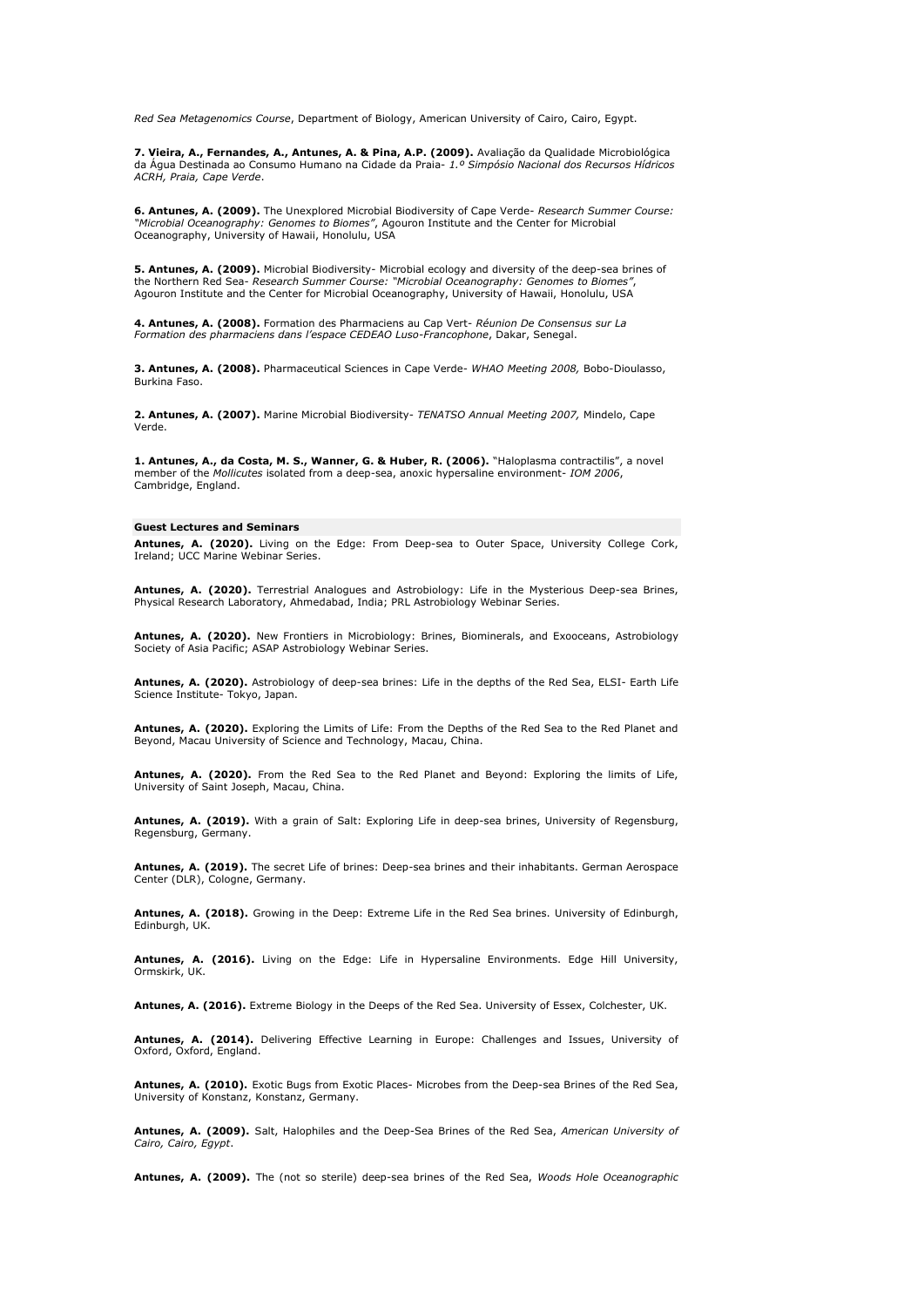*Institute, Woods Hole,USA.*

**Antunes, A. (2009).** Salt, Halophiles and the Deep-Sea Brines of the Red Sea, *King Abdullah University of Science and Technology, Thuwal, Saudi Arabia*.

**Antunes, A. (2009).** The (not so sterile) deep-sea brines of the Red Sea, *Center of Marine Biotechnology, University of Maryland, Baltimore, USA*.

**Antunes, A. (2007).** Microbiologia dos ambientes abissais hipersalinos do Mar Vermelho, *Centro de Neurociências e Biologia Celular, University of Coimbra, Coimbra, Portugal.*

**Antunes, A. (2007).** *"Haloplasma contractilis"*, a new wall-less, helical, contractile bacterium from a deep-sea anoxic brine, Max-Planck-Institut für Biochemie, Martinsried, Germany.

**Antunes, A. (2006).** Astrobiologia – dos confins do espaço à s profundezas do Mar Vermelho, *University of Coimbra, Coimbra, Portugal*.

**Antunes, A. (2004).** Identification and characterization of extremophiles from brines of the Red Sea, Lehrstuhl für Mikrobiologie und Archaeenzentrum, University of Regensburg, Regensburg, Germany.

## **Research features in the Media**

Research featured in **Nature Middle East**: "Extreme Red Sea bacteria pack protein potential", July 28, 2011

(www.nature.com/nmiddleeast/2011/.../full/nmiddleeast.2011.96.html)

Research featured in the newsletter **Focus- Newsletter of the Federation of European Microbiological Societies (FEMS)**: "*Defining the Microbial Terrain*", September 2010 (www.fems-microbiology.org/website/files/files/Focus/FOCUS8.pdf)

Research featured in the magazine **Super Interessante**: "*Descobertas sem fim*", February 1, 2009 (http://www.uc.pt/fctuc/noticias\_ficheiros/noticias\_ficheiros\_documentos/Super\_In\_Milton\_Costa.pdf)

Research featured in the newspaper **Correio da Manhã** : "*Portugueses acham bactéria*", July 22, 2008 (http://www.uc.pt/fctuc/noticias\_ficheiros/noticias\_ficheiros\_documentos/correio\_manha\_et)

Research featured in the newspaper **Publico**: "*Investigadores de Coimbra participam em descoberta de nova classe de bactérias no Mar Vermelho*", July 21, 2008 (http://www.publico.pt/Ciências/investigadores-de-coimbra-participam-em-descoberta-de-nova-classede-bacterias-no-mar-vermelho-1336091)

Research featured in the newspaper **Diá rio dos Açores**: "*Descoberta nova classe de bactérias no Mar Vermelho*", July 22, 2008 (http://www.uc.pt/fctuc/noticias\_ficheiros/noticias\_ficheiros\_documentos/diario\_acores\_ET)

Research featured in the newspaper **Diá rio de Coimbra**: "*Investigadores de Coimbra encontram micróbio estranho*", July 22, 2008

(http://www.uc.pt/fctuc/noticias\_ficheiros/noticias\_ficheiros\_documentos/diario\_coimbra\_ET)

Research featured in the newspaper *Jornal de Notícias*: "*Portugueses isolam bactéria "E.T*.*"*", July 22, 2008 (http://www.uc.pt/fctuc/noticias\_ficheiros/noticias\_ficheiros\_documentos/jn\_ET)

## **Reviewing and Editing**

**Project Reviewer for:** National Science Foundation (NSF) Leverhulme Trust British Ecological Society (BES) European Science Foundation (ESF) Research Foundation Flanders (FWO) Ministry of Science, Technology, and Space (MSTS-Israel)

#### **Peer review of scientific publications for the following journals:**

*3-Biotech Antonie van Leeuwenhoek Applied and Environmental Microbiology Aquatic Biosystems Archaea Archaeometry Archives in Microbiology Astrobiology Biotechnology Advances*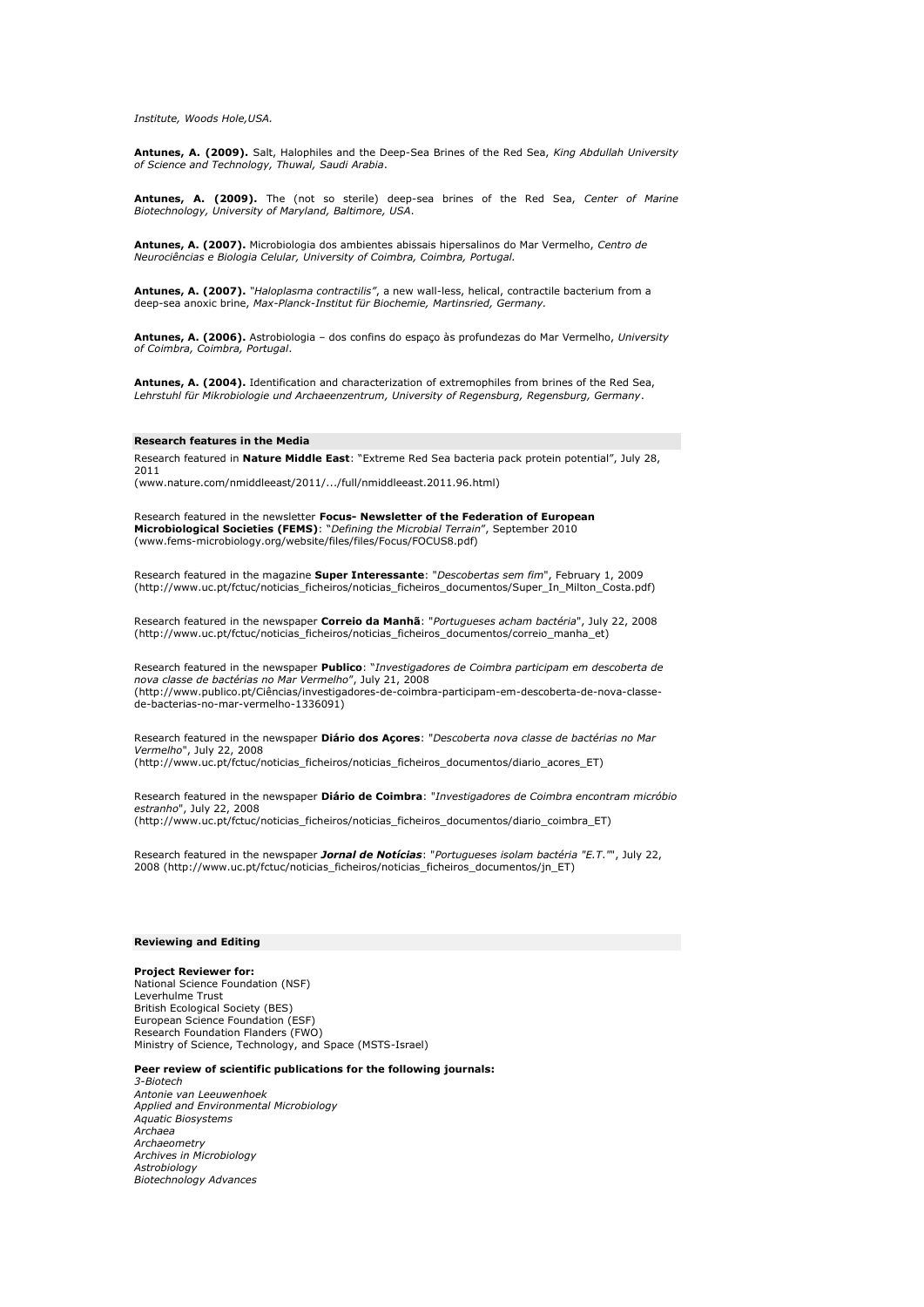*Chemosphere Environmental Microbiology Extremophiles Frontiers in Microbiology Genomics, Proteomics & Bioinformatics International Journal of Systematic and Evolutionary Microbiology Environmental Microbiology Reports Journal of Basic Microbiology Microorganisms mSystems PLoS One Saline Systems Scientific Reports Space Science Reviews Systematic and Applied Microbiology* 

## **Book reviewer for:**

Oxford University Press

## **Editorial activities for the following journals:**

Aquatic Biosystems (Editorial Board Member) Archaea (Handling Editor) Frontiers in Marine Sciences (Review Editor in Marine Molecular Biology and Ecology section) Frontiers in Microbiology (Associate Editor in Extreme Microbiology section) Frontiers in Microbiology (Topic Editor: Living with Salt: Genetics and Ecology of Halophiles) Current Issues in Molecular Biology (Focus Issue Guest Editor) Microbiology Today (Editorial Board Member)

#### **Book editing experience:**

Astrobiology: Life on the Edge- Caister Academic Press

## **Memberships, Consultancy and Other Scientific Activities**

**Member of the following scientific societies:** Microbiology Society Society for Applied Microbiology Federation of European Microbiological Societies British Ecological Society American Society for Microbiology (ASM) The International Society for Extremophiles (ISE) International Organization for Mycoplasmology (IOM)

## **Committee Membership:**

2018-Present: Elected Member of the Communications Committee of the Microbiology Society 2018-Present: Member of the joint European Science Foundation–National Academies' Committee on the Planetary Protection Requirements for Sample-Return Missions from the Martian Moons. 2018-Present: Elected Member of the University's Employability Subcommittee (Edge Hill University, UK) 2018-Present: Member of the Faculty's Enterprise and Employability Committee (Edge Hill University, UK) 2018- Present: Member of the Departmental Health and Safety Committee (Edge Hill University, UK) 2017-Present: Member of the Departmental Ethics Committee (Edge Hill University, UK) 2016-2018: Member of the Genetically Modified Organisms Committee (Edge Hill University, UK) 2008-2010: Member of the Scientific Committee (Universidade Jean Piaget de Cabo Verde, Cabo Verde)

#### **Consultancy and Advisory roles:**

2019: Representative of the Society for Applied Microbiology as Expert in Marine Microbiology in the Foreign and Commonwealth Office Expert Advisory Panel on the United Nations Biodiversity Beyond National Jurisdiction Treaty negotiation.

2018-2019: Scientific Consultant for Expedition Earth.

2018-2019: Invited member of the Committee on Planetary Protection Requirements for Sample-Return Missions from Martian Moons coordinated by the National Academies of Science, Engineering, and Medicine and the European Science Foundation for NASA and ESA. 2017-2019: Member of the external expert Panel of the EU-funded European Science Foundation project

PPOSS- Planetary Protection of the Outer Solar System (in collaboration with NASA and ESA).

2017-2019: Science Advisor for the award-winning Computer Game Series "Alive" (currently under development by Cypherdelic).

2017: Advisor to the NASA Mars Returned Sample Science Board

## **Supervisions**

## **Student Supervisions (Postgraduate students only):**

Ahmed Shibl (Post-doc: 2017, Edge Hill University, UK) Marta Filipa Jesus de Freitas Simões (Post-doc: Conclusion in 2021; Macau University of Science and Technology, Macau SAR, China) Grégoire Michoud (Post-doc: Conclusion in 2022; Macau University of Science and Technology, Macau,

China)

Andrew Devaynes (PhD: Concluded in 2018; Edge Hill University, UK) Priyanka More (PhD: Conclusion in 2020; Edge Hill University, UK) Emma Waddington (PhD: Conclusion in 2020; Edge Hill University, UK) Rituparna Poria (PhD: 2019; Edge Hill University, UK)

Catherine Cooney (MRes: 2018; Edge Hill University, UK) Matthew Kelbrick (MRes: Concluded in 2019; Edge Hill University, UK) Philippa Loftus (MRes: Concluded in 2019; Edge Hill University, UK)